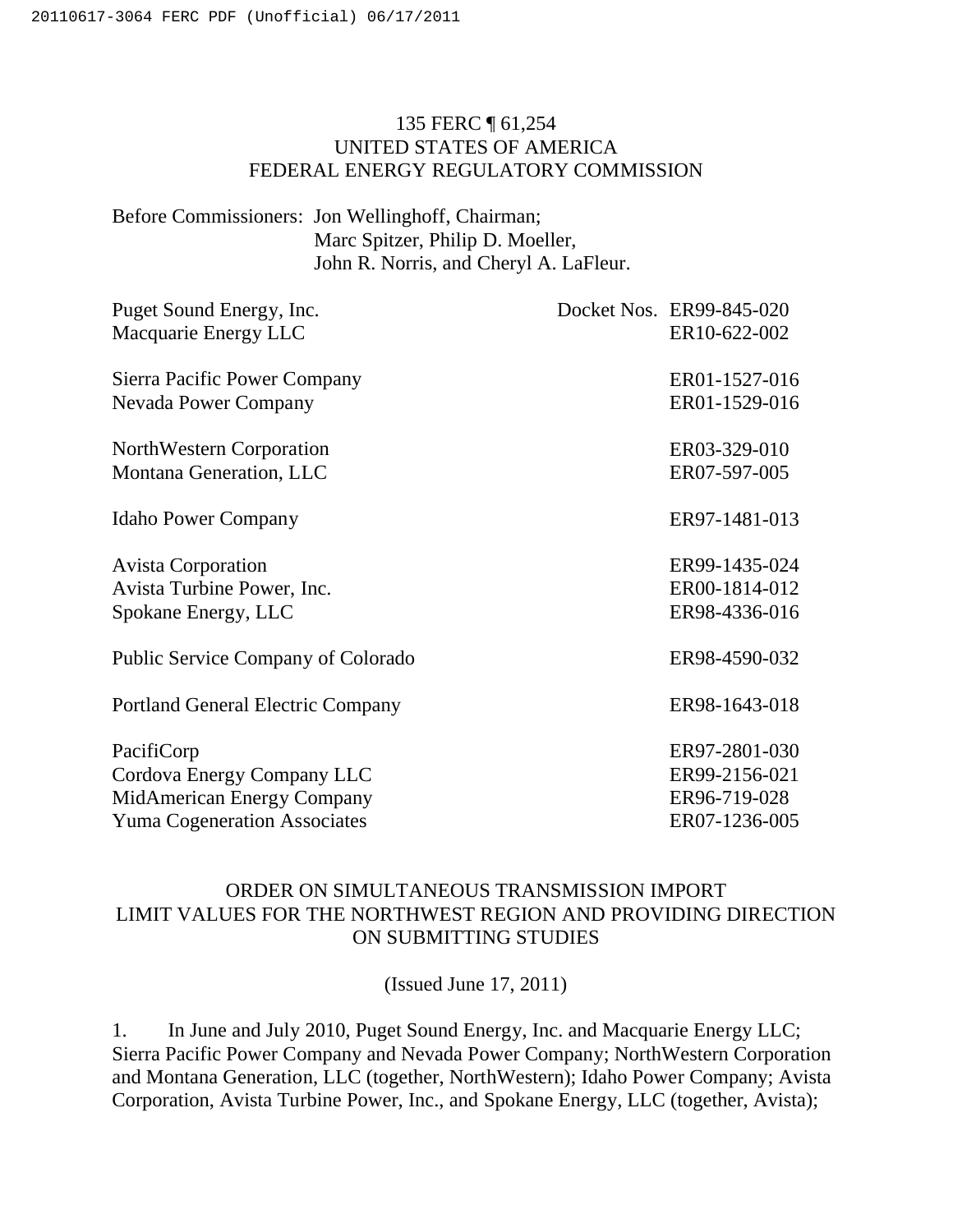Docket No. ER99-845-020, *et al.* - 2 -

Xcel Energy Services Inc. (Xcel), on behalf of Public Service Company of Colorado (Public Service Colorado); Portland General Electric Company (PGE); and PacifiCorp, Cordova Energy Company LLC, MidAmerican Energy Company, and Yuma Cogeneration Associates (together, PacifiCorp) (collectively, the Northwest Transmission Owners), submitted updated market power analyses for the Northwest region in accordance with the reporting schedule adopted in Order No. 697.**<sup>1</sup>** The Northwest Transmission Owners included Simultaneous Transmission Import Limit (SIL) studies as part of their updated market power analyses.**<sup>2</sup>**

2. In this order, the Commission accepts the SIL values identified in Appendix A (Commission-accepted SIL values).**<sup>3</sup>** The Commission-accepted SIL values identified in Appendix A will be used by the Commission to analyze updated market power analyses submitted for the Northwest region. SIL studies are used as a basis for calculating import capability to serve balancing authority area load when performing market power analyses. SIL values quantify a study area's simultaneous import capability from its aggregated first-tier area. The SIL values accepted herein, with one exception noted below, were submitted by the Northwest Transmission Owners with their updated market power analyses.The SIL values we accept include SIL values provided by some of the

 **<sup>1</sup>** *Market-Based Rates for Wholesale Sales of Electric Energy, Capacity and Ancillary Services by Public Utilities*, Order No. 697, FERC Stats. & Regs. ¶ 31,252, *clarified*, 121 FERC ¶ 61,260 (2007), *order on reh'g*, Order No. 697-A, FERC Stats. & Regs. ¶ 31,268, *clarified*, 124 FERC ¶ 61,055, *order on reh'g*, Order No. 697-B, FERC Stats. & Regs. ¶ 31,285 (2008), *order on reh'g*, Order No. 697-C, FERC Stats. & Regs. ¶ 31,291 (2009), *order on reh'g*, Order No. 697-D, FERC Stats. & Regs. ¶ 31,305 (2010).

<sup>2</sup> We note that prior to filing Public Service Colorado's September 2010 updated market power analysis for the Northwest region, Xcel, on behalf of Public Service Colorado, filed SIL values for the Public Service Colorado balancing authority area on March 8, 2010 for the same study period as the Northwest Transmission Owners. The Commission accepted these SIL values in *Public Service Company of New Mexico*, 133 FERC ¶ 61,031 (2010). Public Service Colorado's previously accepted SIL values are included in Appendix A with the SIL values we are accepting in this order.

<sup>3</sup> This order does not address SIL values submitted by Deseret Generation  $\&$ Transmission Co-operative, Inc. (Deseret), which does not operate its own balancing authority area. Deseret did not submit SIL studies. It submitted SIL values obtained from other sources for its first-tier balancing authority areas.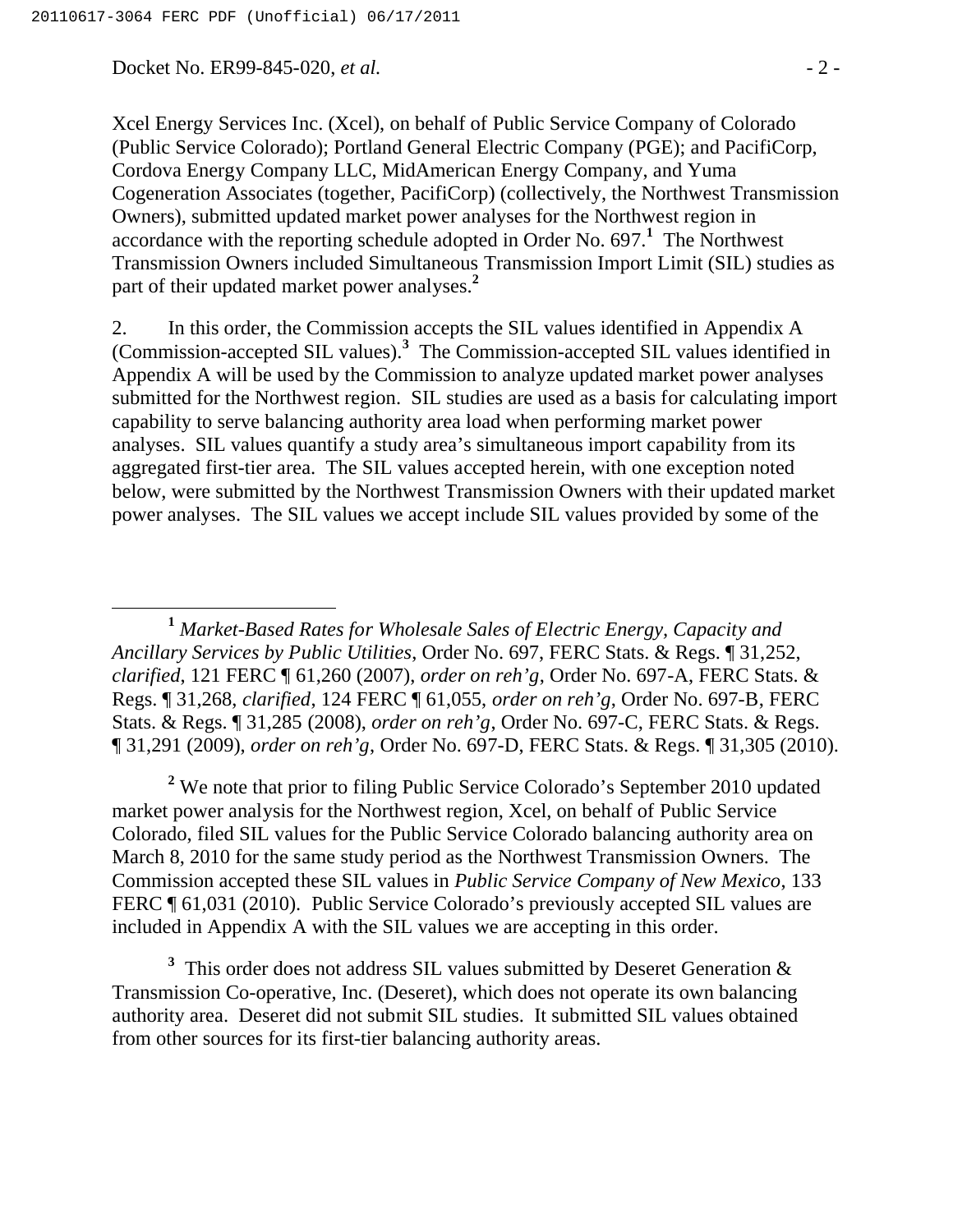Docket No. ER99-845-020, *et al.*  $\qquad \qquad -3$  -

Northwest Transmission Owners for first-tier balancing authority areas that are not operated by public utilities as defined under Part II of the Federal Power Act (FPA).**<sup>4</sup>**

3. The updated market power analyses themselves, including any responsive pleadings, will be addressed in separate orders in the relevant dockets. However, we note that on November 8, 2010, PPL EnergyPlus, LLC and PPL Montana, LLC (together, PPL Companies) filed a limited protest of NorthWestern's updated market power analysis with respect to the calculation of SIL values for the NorthWestern balancing authority area. We will address PPL Companies' protest in this order.

4. Additionally in this order, based on its experience in reviewing SIL data provided over the past three years from sellers in all regions of the country, the Commission provides further direction and clarification on the performance and reporting of SIL studies. Going forward, when filing updated market power analyses with the Commission, filers are directed to submit their SIL data in the format provided in Appendix B of this order in order to properly summarize and document their SIL study results. Transmission owners should also use the Appendix B format when sharing SIL results with one another. Also in Appendix B, we provide a detailed itemization of the reporting requirements for SIL studies to facilitate their filing and review.

#### **I. Background**

5. In Order No. 697, the Commission adopted a regional filing schedule for filing updated market power analyses.**<sup>5</sup>** The Commission explained that the transmissionowning utilities have the information necessary to perform SIL studies and therefore determined that such utilities would be required to file their updated market power analyses in advance of other entities in each region.**<sup>6</sup>** These analyses are due every three years based on a regional schedule. Entities in the Northeast were the first to file their updated market power analyses in accordance with this schedule. The Commission then reviewed updated market power analyses subsequently submitted for the Southeast, Central, Southwest Power Pool, and Southwest regions. The Northwest Transmission Owners' updated market power analyses, due and filed in June 2010, are currently pending before the Commission. These analyses complete the first round of regional studies transmission owners filed in accordance with the regional reporting requirements adopted in Order No. 697.

 **<sup>4</sup>**  $4$  16 U.S.C. § 824 (2006).

**<sup>5</sup>** Order No. 697, FERC Stats. & Regs. ¶ 31,252 at P 882.

**6** Order No. 697, FERC Stats. & Regs. ¶ 31,252 at P 889.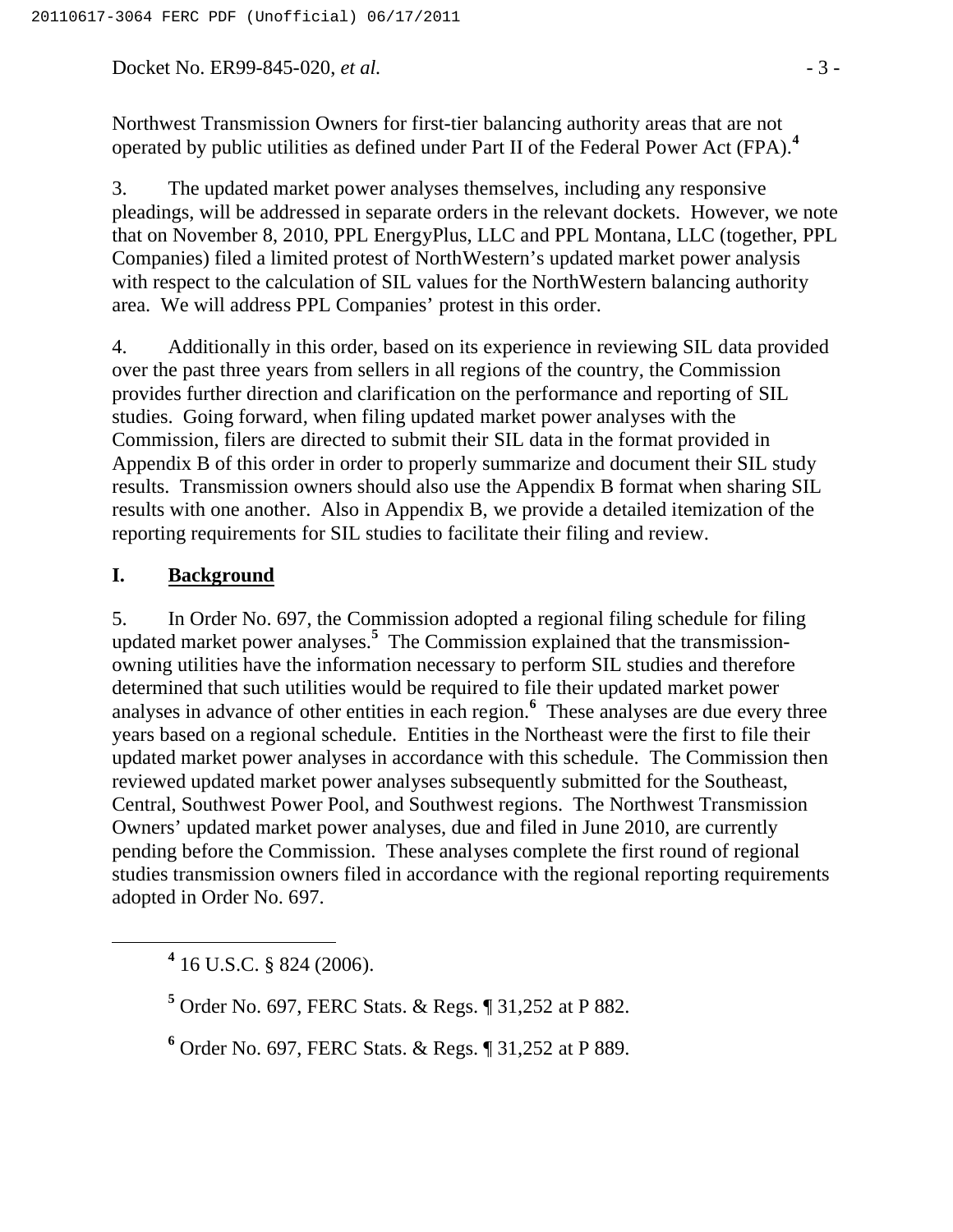Docket No. ER99-845-020, *et al.*  $\qquad 4 - 4$ 

6. On April 13, 2010, Commission staff convened a telephonic technical conference to give transmission owners in the Northwest region an opportunity to ask questions regarding their required SIL studies.**<sup>7</sup>** Subsequently, each Northwest Transmission Owner conducted SIL studies for its respective home balancing authority area and shared its SIL values with other Northwest Transmission Owners. In June and July, 2010, as amended in August, September and October 2010, and January 2011, the Northwest Transmission Owners filed their updated market power analyses as required by Order No. 697. These updated market power analyses included SIL studies for study areas for which the Commission had not previously accepted SIL studies for the same study period.**<sup>8</sup>** Many of the Northwest Transmission Owners amended their filings subsequent to Commission staff contacting them concerning issues regarding incomplete reporting of the three major elements comprising a SIL value, which are (1) first contingency incremental transfer capability, (2) net area interchange, and (3) affiliated long-term firm transmission reservations for imports into the study area.

7. In addition to providing SIL studies for their respective balancing authority areas, some of the Northwest Transmission Owners provided SIL studies for first-tier balancing authority areas that are not operated by public utilities as defined under Part II of the FPA. Specifically, Avista filed SIL studies for the Bonneville Power Administration (BPA), Public Utility District No. 1 of Chelan County, and Public Utility District No. 1 of Grant County; Puget Sound Energy provided SIL studies for Seattle City Light and Tacoma Power; and NorthWestern provided SIL studies for the Western Area Power Administration, Upper Great Plains West.

8. We note that the Northwest Transmission owners faced some special challenges in preparing their SIL studies, including the fact that entities that are not public utilities as defined under Part II of the FPA collectively own and control a significant amount of transmission in the Northwest. The transmission grids operated by such entities are, in some cases, embedded within the grids of the Northwest Transmission Owners. In addition, some Northwest Transmission Owners rely extensively on "remote generation resources," i.e., generation capacity (whether owned or purchased) located outside their balancing authority areas, to serve a portion of their native load. Finally, the Northwest region includes some jointly-owned power plants that are directly interconnected to and serve load in several balancing authority areas. These factors complicate the development of SIL values for the Northwest region because such values need to account for transmission rights held by entities that are not public utilities as defined under Part II

**<sup>7</sup>** *See* Notice of Pre-Filing Technical Conference for Northwest Region Transmission Owners, Docket No. AD10-9-000 (April 5, 2010).

**<sup>8</sup>** The relevant study period is December 1, 2007 to November 30, 2008.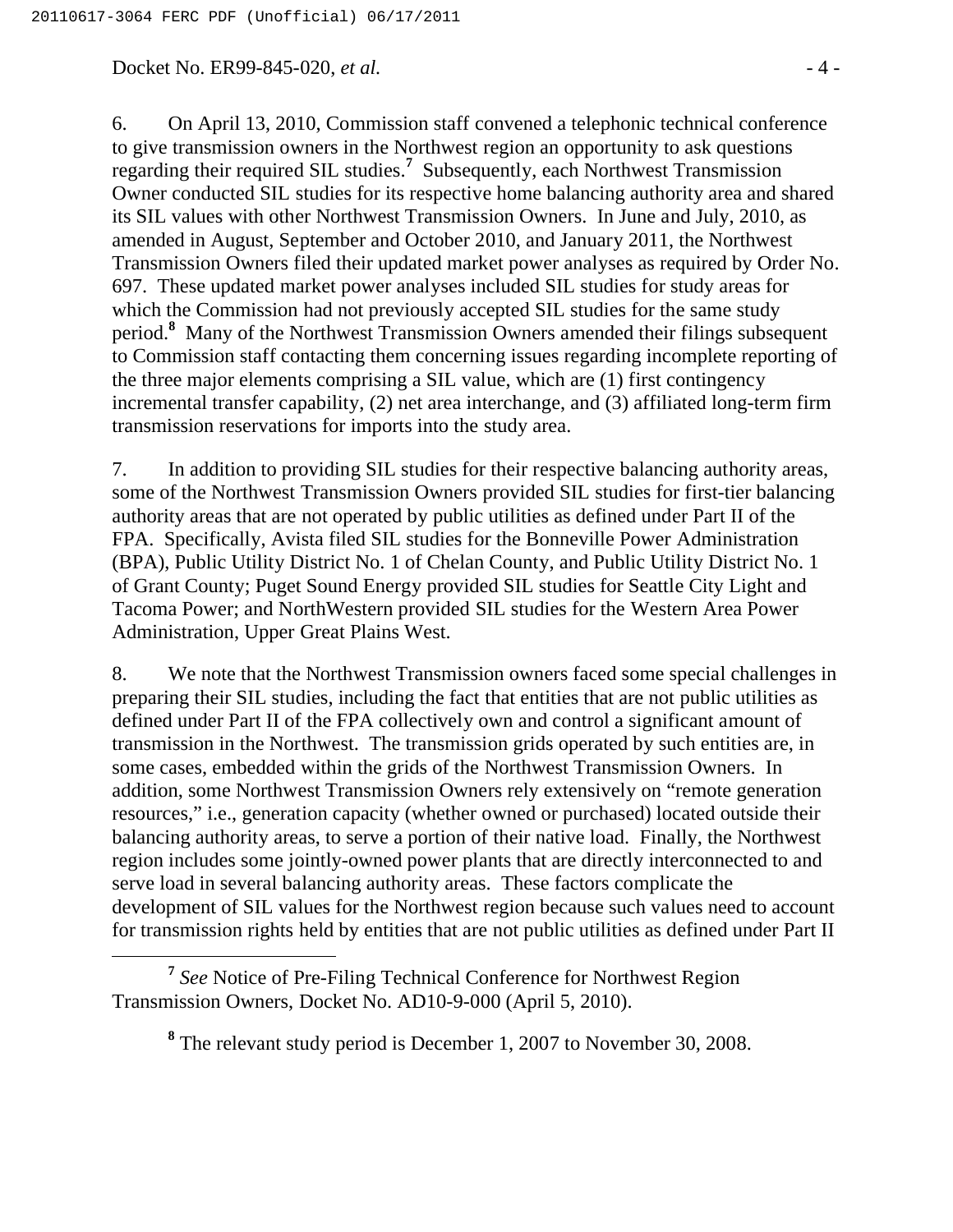Docket No. ER99-845-020, *et al.*  $\qquad -5$  -

of the FPA *and* for the transmission reservations associated with affiliated remote generation resources that in some instances supply power to multiple load-serving entities.

9. To ensure greater efficiency going forward, the Commission adopts a standardized reporting format for SIL study results in Appendix B of this order, which consolidates and clarifies the direction given in Appendix E of the April 14 Order,**<sup>9</sup>** Order Nos. 697 and 697-A and recent orders accepting or adopting SIL values.**<sup>10</sup>**

#### **II. Discussion**

10. We begin by commending the Northwest Transmission Owners for working together and sharing their SIL values with each other. Such coordination leads to more accurate and consistent SIL study results. The Commission will use the SIL values identified in Appendix A when reviewing the pending updated market power analyses submitted by the Northwest Transmission Owners as well as any updated market power analyses filed by non-transmission owning sellers in the Northwest region for this study period.

11. Future filers submitting screens for the balancing authority areas and study period identified in Appendix A are encouraged to use these Commission-accepted SIL values. In the alternative, a filer may propose different SIL values provided that it's accompanying SIL studies comply with Commission directives and that the filer fully supports the values used and explains why the Commission should consider a different SIL value for a particular balancing authority area other than the Commission-accepted SIL values provided in Appendix A. In the event the results<sup>11</sup> for one or more of a

 **<sup>9</sup>** *AEP Power Marketing, Inc.*, 107 FERC ¶ 61,018 (April 14 Order), *order on reh'g*, 108 FERC ¶ 61,026 (2004).

**<sup>10</sup>** *See, e.g., Carolina Power & Light Co.,* 128 FERC ¶ 61,039 (order on SIL values for the Southeast region), *clarified,* 129 FERC ¶ 61,152 (2009), *AEP Service Corp.*, 131 FERC ¶ 61,146 (2010) (order on SIL values for the SPP region), *Public Service Company of New Mexico*, 133 FERC ¶ 61,031 (order on SIL values for the Southwest region).

<sup>11</sup> Results refer to the results of the market share and/or pivotal supplier screens. For example, if a seller fails the market share screen for a particular season in a particular market using either SIL value, we would consider the result unchanged. Similarly, if the seller passes the screen using either value, the result is also unchanged. However, if a seller fails a screen for a particular season in a particular market using the Commissionaccepted SIL value, but passes using the SIL value submitted by the seller, the results differ and the Commission would more closely examine the SIL study submitted as part

(continued…)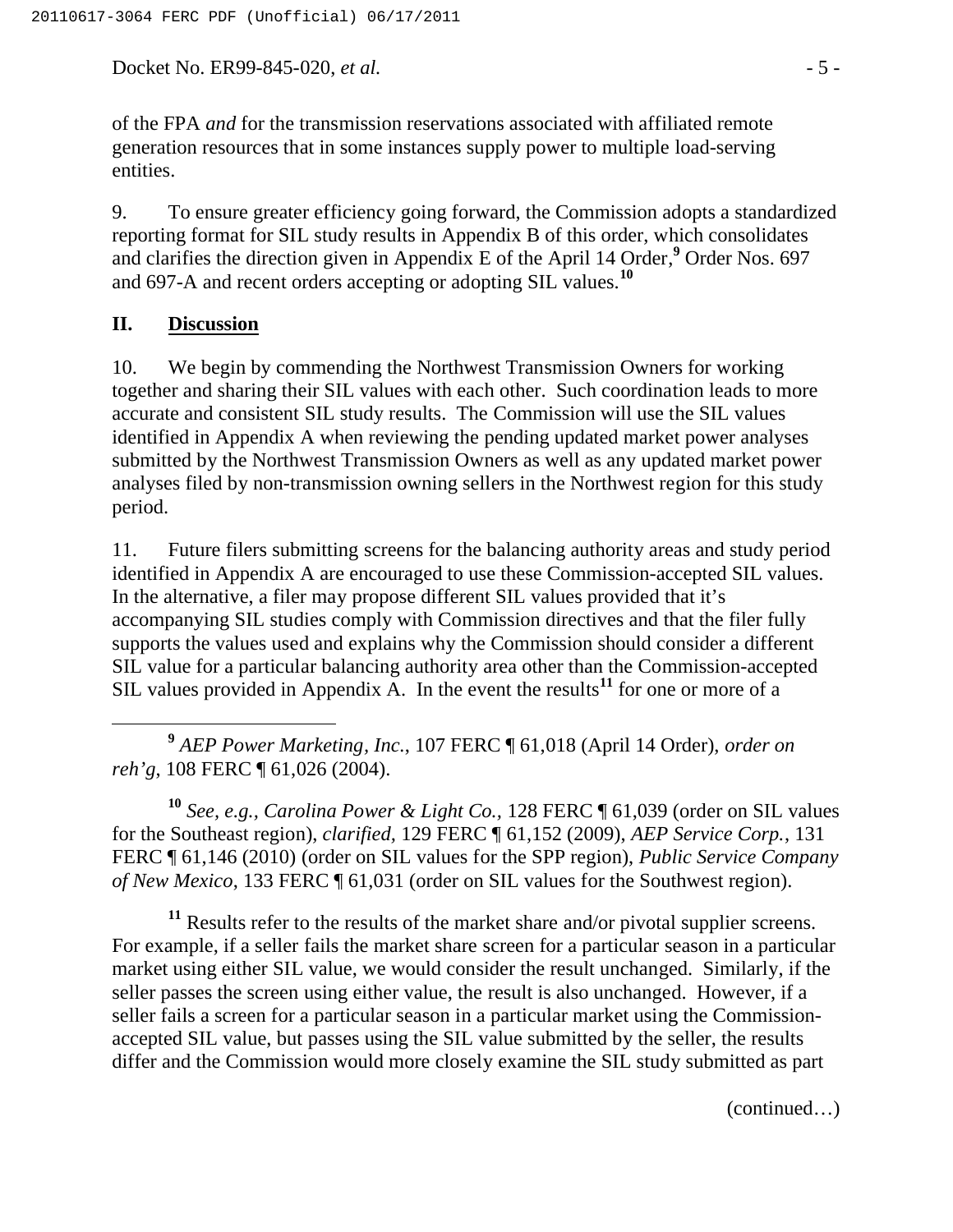Docket No. ER99-845-020, *et al.* - 6 -

particular seller's screens differ if the seller-supplied SIL value is used instead of the Commission-accepted SIL value, the order on that particular filing will examine the seller-supplied SIL study and address whether the seller-supplied SIL value is acceptable. However, when the overall results of the screens would be unchanged, i.e., the seller would pass using either set of SIL values or fail using either set of SIL values, the order would be based on the Commission-accepted SIL values found in Appendix A and would not address the seller-supplied SIL values.

12. As noted above, evaluation of the Northwest region involves many study areas for which the Commission has not approved SIL values for this study period. With one exception, the SIL values we accept herein are based on calculations by the Northwest Transmission Owners. The SIL values we accept for the PacifiCorp West balancing authority area were adjusted by the Commission to account for PacifiCorp's long-term firm transmission reservations.**<sup>12</sup>**

13. The Northwest Transmission Owners generally performed their SIL studies correctly. However, our review of these filings, as well as our review of filings for other regions, leads us to conclude that it is appropriate to provide further direction with respect to the performance and reporting of SIL study results. With respect to the Northwest Transmission Owners, instances of inadequate explanation of the SIL studies and incomplete or unclear reporting of the SIL study results delayed Commission review of these SIL studies. For example, some filers did not identify and report study area net area interchange values used in calculating their SIL values and/or simultaneous incremental import values (i.e., the first contingency incremental transfer capability) calculated as the result of the generation scaling limit. In addition, some transmission owners did not specify the elements that were monitored for overloading and the

of the seller's filing to see if the seller's SIL study provides an acceptable SIL value for that season.

**<sup>12</sup>** In its updated market power analysis, submitted on June 30, 2010, PacifiCorp adjusted its SIL values for both the PacifiCorp East and PacifiCorp West balancing authority areas to account for affiliated long-term firm transmission reservations. In response to discussions with Commission staff, PacifiCorp submitted an amended SIL study on January 14, 2011, that yielded revised SIL values for the PacifiCorp West balancing authority area. However, PacifiCorp did not submit a revised market power analysis with its January 14, 2011 filing and therefore did not adjust the revised PacifiCorp West SIL values to account for affiliated long-term transmission firm transmission reservations. The Commission has adjusted the PacifiCorp West SIL values to account for the long-term firm transmission reservations identified by PacifiCorp in its June 30, 2010 filing.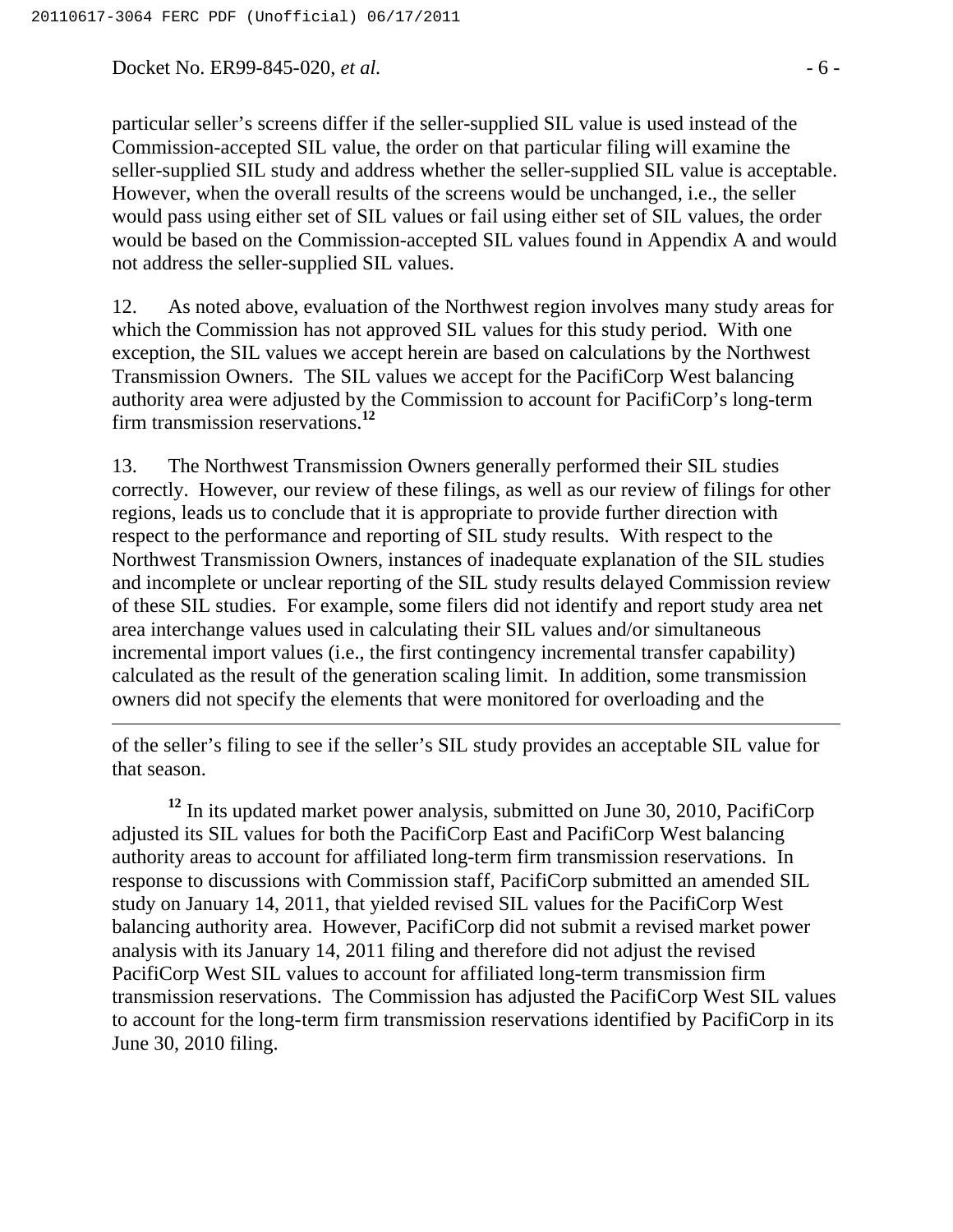Docket No. ER99-845-020, *et al.* - 7 -

contingencies used in their studies. As discussed below, the Commission provides further guidance with respect to several issues that arose in our review of the SIL studies prepared by the Northwest Transmission Owners.

#### **A. Treatment of Long-Term Firm Transmission Reservations**

14. In some cases, the SIL values reported by the Northwest Transmission Owners did not identify or account for applicant/affiliated long-term firm transmission reservations. Such transmission reservations can be used to import power from applicant/affiliate generation resources located outside the study area, to serve a portion of the study area native load. These generation resources should not be scaled-down along with other study area generation resources. Scaling down these affiliated remote generating resources would misrepresent the transmission import capability available to "hypothetically competing first-tier resources" and thereby overstate the amount of study area native load available to competing first-tier resources. Likewise, these affiliated remote sources should not be scaled up as they do not represent uncommitted, first-tier generating capacity. These remote affiliated generating resources should be modeled at their historical output levels, consistent with prior Commission direction.**<sup>13</sup>**

15. Long-term firm transmission reservations for applicant/affiliate generation resources that serve study area load reduce the amount of study area transmission capability available to potential competitors. In some cases, these types of transmission reservations were reflected in a transmission owner's horizontal market power study but it was unclear whether the transmission owner's SIL values included or excluded these types of transmission reservations. Through discussions with the Northwest Transmission Owners, Commission staff learned that in such cases the SIL values generally did not account for these reservations and, therefore, were overstated. Failing to account for such reservations is inconsistent with the Commission's methodology for calculating SIL values.**<sup>14</sup>** Although the Northwest Transmission Owners, where

**<sup>14</sup>** *See* April 14 Order, 107 FERC ¶ 61,018 at Appendix E ("The power flow cases should represent…all firm/network reservations held by applicant/affiliate resources during the most recent seasonal peaks."); *Pinnacle West Capital Corp.,* 117 FERC ¶ 61,316 at P 8 ("This import limit represents the transfer capability over and above all

(continued…)

**<sup>13</sup>** *Pinnacle West Capital Corp.,* 117 FERC ¶ 61,316, at P 6 (2006) ("…remote generators should be modeled at their historical power output levels and not reduced to zero output nor be scaled down from the unit dispatch assigned in the [Western Electricity Coordinating Council] seasonal base cases. Units having firm/network/grandfathered transmission rights may not be displaced by hypothetically competing first-tier resources for calculating import limits.").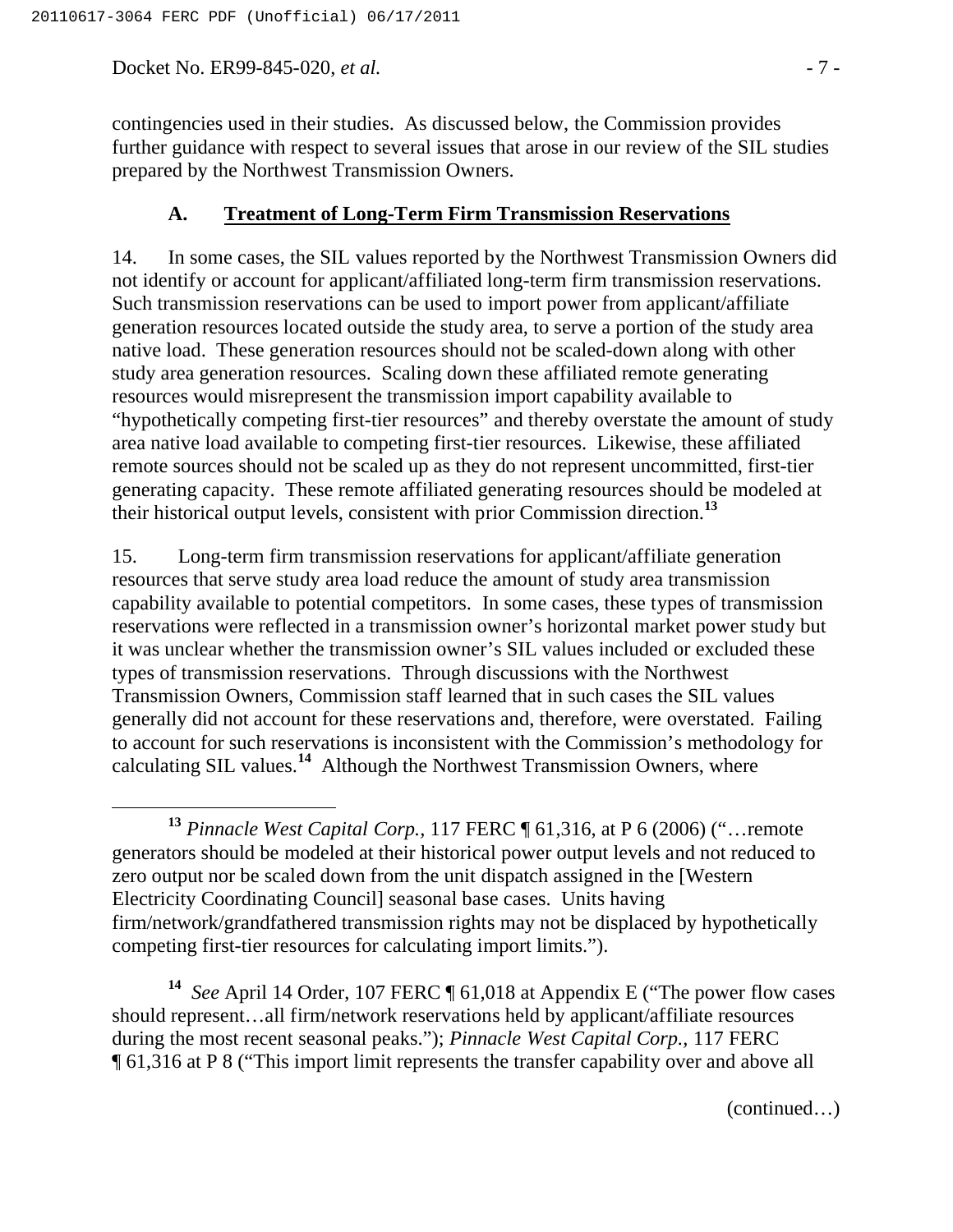Docket No. ER99-845-020, *et al.* - 8 -

necessary, filed amended SIL values to properly account for long-term firm transmission reservations, to avoid this problem going forward, Appendix B explains that a transmission owner's SIL values should take into account long-term firm transmission reservations into the study area from applicant/affiliate generation resources located outside their study area.

16. The transmission capability associated with these study area import reservations also must be subtracted from the study area's native load to accurately represent the amount of study area native load available to being served by first-tier area generation when the study area native load limits the calculated SIL value. For example, PGE's calculated SIL values exceeded its peak load in each season, so PGE correctly limited its SIL values to peak load.**<sup>15</sup>** PGE then subtracted its affiliated long-term firm transmission reservations from its seasonal peak load to derive its adjusted or net SIL values, which it used in its updated market power analysis.**<sup>16</sup>** PGE's calculation appropriately limited its SIL values to the amount of its study area load open to competition from non-affiliated, first-tier generators.

17. A transmission owner's failure to identify and account for such long-term firm transmission reservations in its SIL values leads to potentially conflicting SIL values and screen results among other entities that need to study that balancing authority area. Providing an accurate, properly calculated SIL value, which identifies and properly accounts for long-term firm transmission reservations from applicant/affiliate generation resources located outside its study area, will obviate the need for other parties studying the same balancing authority area to make adjustments to the SIL value.

## **B. Treatment of Jointly-Owned Facilities**

18. As noted above, the Northwest region, much like the Southwest region, has large, jointly-owned power plants that are directly interconnected to and serve load in several balancing authority areas. In the case of jointly-owned power plants, the plant's capacity should be allocated among the generator owners' balancing authority areas according to their ownership percentage.**<sup>17</sup>** For example, the Colstrip coal-fired power plant is

firm, network and grandfathered transmission rights associated with the applicant's generating units."); *Public Service Company of New Mexico*, 133 FERC ¶ 61,031 at P 12.

**<sup>15</sup>** PGE's June 29, 2010 Filing, Attachment A at 9.

 $\overline{a}$ 

**<sup>16</sup>** PGE's September 27, 2010 Filing, Attachment B.

**<sup>17</sup>** *PPL Montana, LLC*, 112 FERC ¶ 61,237, at P 30-33 (2005); *PPL Montana, LLC*, 115 FERC ¶ 61,204 (2006), *order on reh'g,* 120 FERC ¶ 61,096, at P 46 (2007).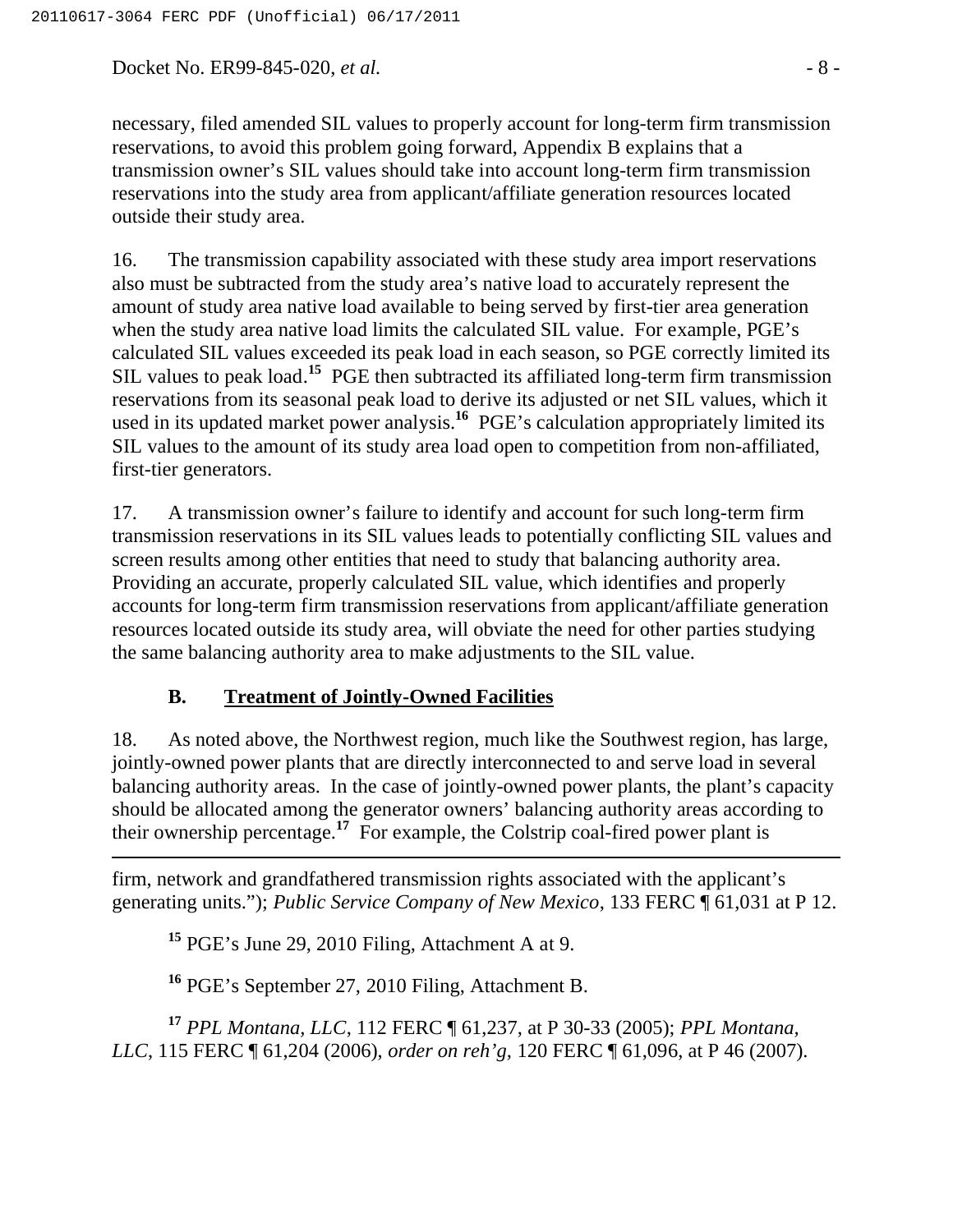Docket No. ER99-845-020, *et al.*  $\qquad -9$  -

physically located in NorthWestern's balancing authority area. While a portion of Colstrip's capacity is owned by NorthWestern and used to serve load within the NorthWestern balancing authority area, the majority of the Colstrip plant's output is jointly owned by four other entities—Avista, Puget Sound Energy, PacifiCorp, and PGE—all located outside of the NorthWestern balancing authority area. In its SIL study, NorthWestern correctly allocated the Colstrip plant capacity owned by these four transmission owners to their respective balancing authority areas. Allocating jointlyowned generation capacity in this manner is appropriate because it accurately matches generator commitments and ownership to the generator owner's balancing authority area.

## **C. Treatment of Embedded Load**

19. We recognize that additional direction also is needed with respect to the treatment of load within a balancing authority area that is not served by the local transmission owner. Avista, for example, wheels power supplied by BPA to federal customers embedded within Avista's balancing authority area. The federal load embedded within Avista's balancing authority area is not part of Avista's native load because BPA, rather than Avista, is responsible for serving this load. In cases such as this, the study area's modeled net area interchange should be adjusted by the amount of the embedded load served by the third party. This same adjustment must be applied to the study area's native load. The objective is to ensure that reported net area interchange is adjusted in tandem with the reported reduction of the study area's native load. This ensures that the calculated SIL values will accurately reflect the transmission *available* to compete for the transmission owner's native load rather than the entire load embedded within the transmission owner's balancing authority area. Appendix B provides further direction on this topic.

#### **D. Guidance and Directions for Submitting SIL Studies**

20. As discussed herein, filers should refer to the guidance, directions and required reporting format provided in Appendix B when preparing and submitting SIL studies. Going forward, when filing updated market power analyses that include SIL studies, filers are required to submit their information using the format provided in Appendix B of this order.

21. Appendix B consolidates and clarifies direction given in Commission orders with respect to SIL studies and discusses required submittals. For example, Submittal 1 of Appendix B contains a summary table of components used to calculate SIL values and provides a spreadsheet format with numerical examples. Likewise, Submittal 2 provides a spreadsheet for identification of long-term firm transmission reservations used to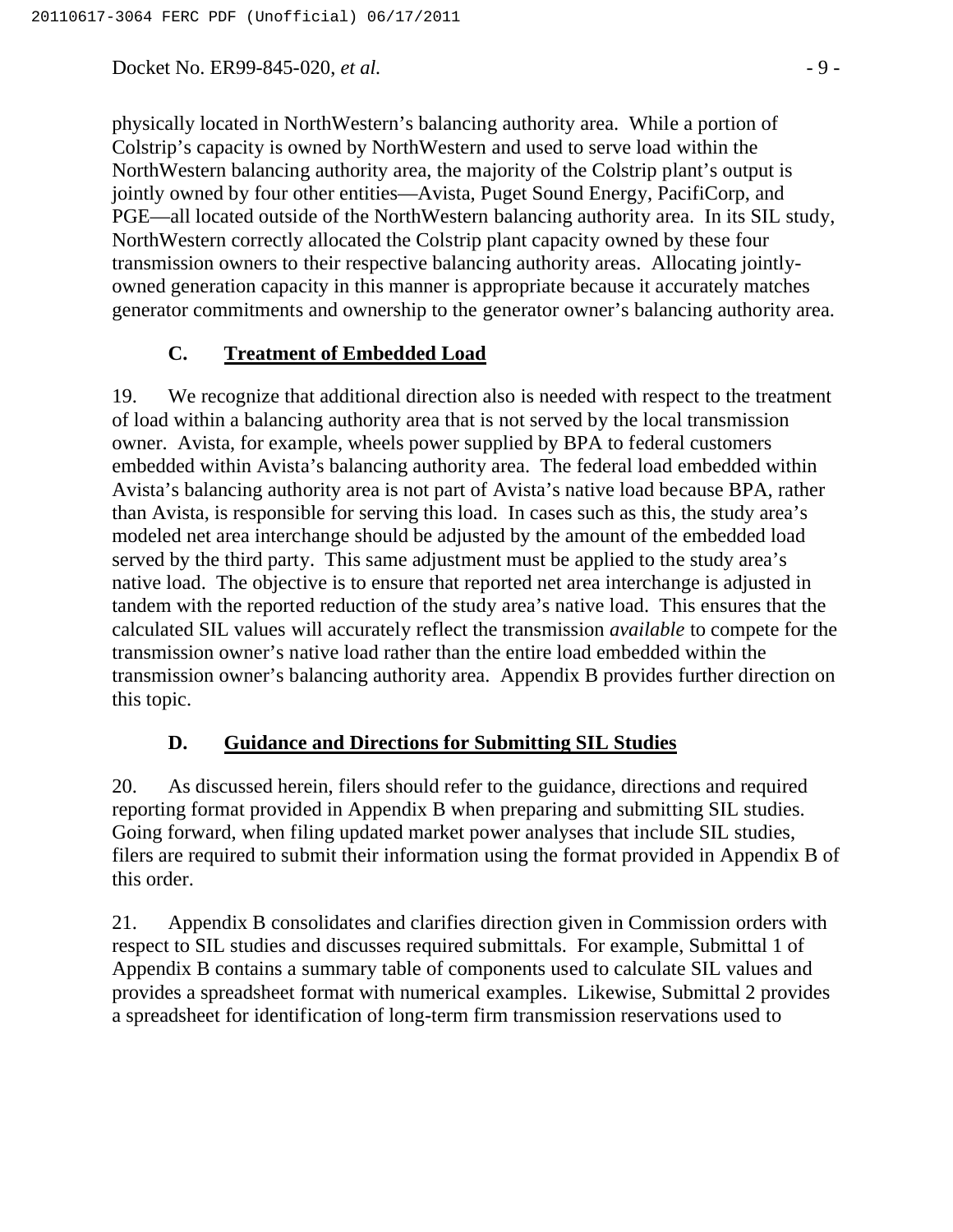Docket No. ER99-845-020, *et al.* - 10 -

import power from seller and affiliate generating resources in a first-tier area to serve native load in the study area.**<sup>18</sup>** Additionally, Appendix B discusses submittals of reference base case models, seasonal benchmark case models, contingency files, monitor files, sub-system files, study area import capability study results, and documentation of instances where a seller's SIL study differs from its historical practices. Appendix B also discusses generation shift and load shift scaling methodologies.

22. The Office of Management and Budget (OMB) requires that OMB approve certain information collection and data retention requirements imposed by agency rules.**<sup>19</sup>** The SIL Study requirements are a part of the FERC-919 information collection (OMB Control No. 1902-0234; "Electric Rate Schedule Filings: Market Based Rates for Wholesale Sales of Electric Energy, Capacity and Ancillary Services by Public Utilities"). In this order, the Commission is making no changes to the data elements. Therefore, the Commission is submitting a request for a "non-substantive change" to OMB for review and approval in accordance with Chapter 35 of the Paperwork Reduction Act of 1995.**<sup>20</sup>**

# **E. NorthWestern's Revised SIL Study**

23. Last, we will address responsive pleadings concerning the SIL study for the NorthWestern balancing authority area. On August 9, 2010, PPL Companies filed a motion to intervene in the NorthWestern updated market power analysis proceeding. On October 18, 2010, NorthWestern filed revisions to its SIL study. On November 8, 2010, PPL Companies filed a limited protest and requested that the Commission order NorthWestern to file further revisions to its SIL study for the NorthWestern balancing authority area. PPL Companies explain that they may use the SIL values calculated by NorthWestern Corporation in their own market power analysis and therefore wish to ensure that these SIL values provide an accurate representation of the transfer capability available to import power into the NorthWestern balancing authority area. PPL Companies state that they support changes made in the October 18, 2010 revised SIL study but that the SIL study needs further refinement.

**<sup>18</sup>** Submittal 2 is not required when a seller does not have long-term firm transmission reservations to import power from generating resources in the first-tier area to serve native load in the study area.

**<sup>19</sup>** 5 C.F.R Part 1320 (2011).

**<sup>20</sup>** 44 U.S.C. Chapter 35 (2006).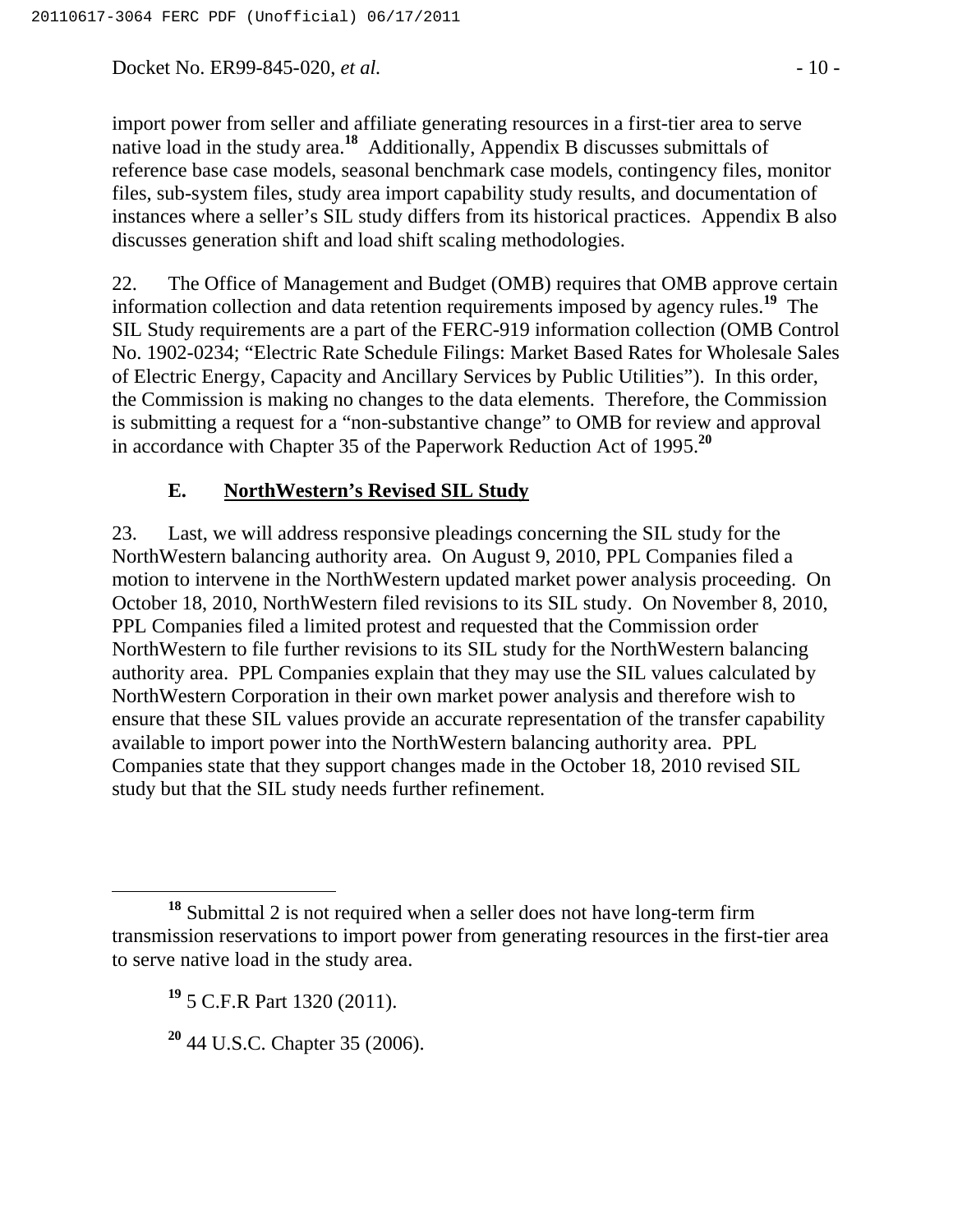Docket No. ER99-845-020, *et al.* - 11 -

24. On November 17, 2010, NorthWestern filed an answer to PPL Companies' November 8, 2010 protest. On November 24, 2010, the PPL Companies filed an answer to NorthWestern's November 17, 2010 answer.

25. On December 22, 2010, staff, acting under delegated authority, issued a data request directing NorthWestern to file a revised SIL study. In particular, staff instructed NorthWestern to revise the generation scaling analysis, provide additional documentation listing all assumptions applied to the seasonal benchmark cases, and to identify the monitored elements and contingencies used to determine the seasonal import capability limits for the NorthWestern balancing authority area. On January 21, 2011, NorthWestern filed a revised SIL study in response to the data request.

26. On February 11, 2011, PPL Companies filed comments expressing support for NorthWestern's January 21, 2011 SIL study, stating that the January 21, 2011 SIL study resolves the concerns expressed by PPL Companies in their protest and concluding that the results are reasonable and correct.

27. Pursuant to Rule 214 of the Commission's Rules of Practice and Procedure, 18 C.F.R. § 385.214 (2011), PPL Companies' timely, unopposed motion to intervene makes them a party to the proceeding in Docket Nos. ER03-329-010 and ER07-597-005.

28. Rule 213(a)(2) of the Commission's Rules of Practice and Procedure, 18 C.F.R. § 385.213(a)(2) (2011), prohibits an answer to a protest and/or answer unless otherwise ordered by the decisional authority. We will accept the answers of PPL Companies and NorthWestern because they have provided information that assisted us in our decisionmaking process.

29. Upon review of the filings concerning the SIL study for the NorthWestern balancing authority area, the Commission finds that NorthWestern's SIL study filed on January 21, 2011 sufficiently responds to the data request and corrects deficiencies in NorthWestern's previously-filed SIL studies. We find that the January 21, 2011 revised SIL study meets the Commission's requirements for a SIL study. Accordingly, we will accept the SIL values submitted by NorthWestern on January 21, 2011.

## The Commission orders:

(A) The specific Commission-accepted SIL values identified in Appendix A to this order are hereby accepted for purposes of analyzing updated market power analyses for the Northwest region, as discussed in the body of this order.

(B) The Commission hereby adopts the direction and format provided in Appendix B to this order.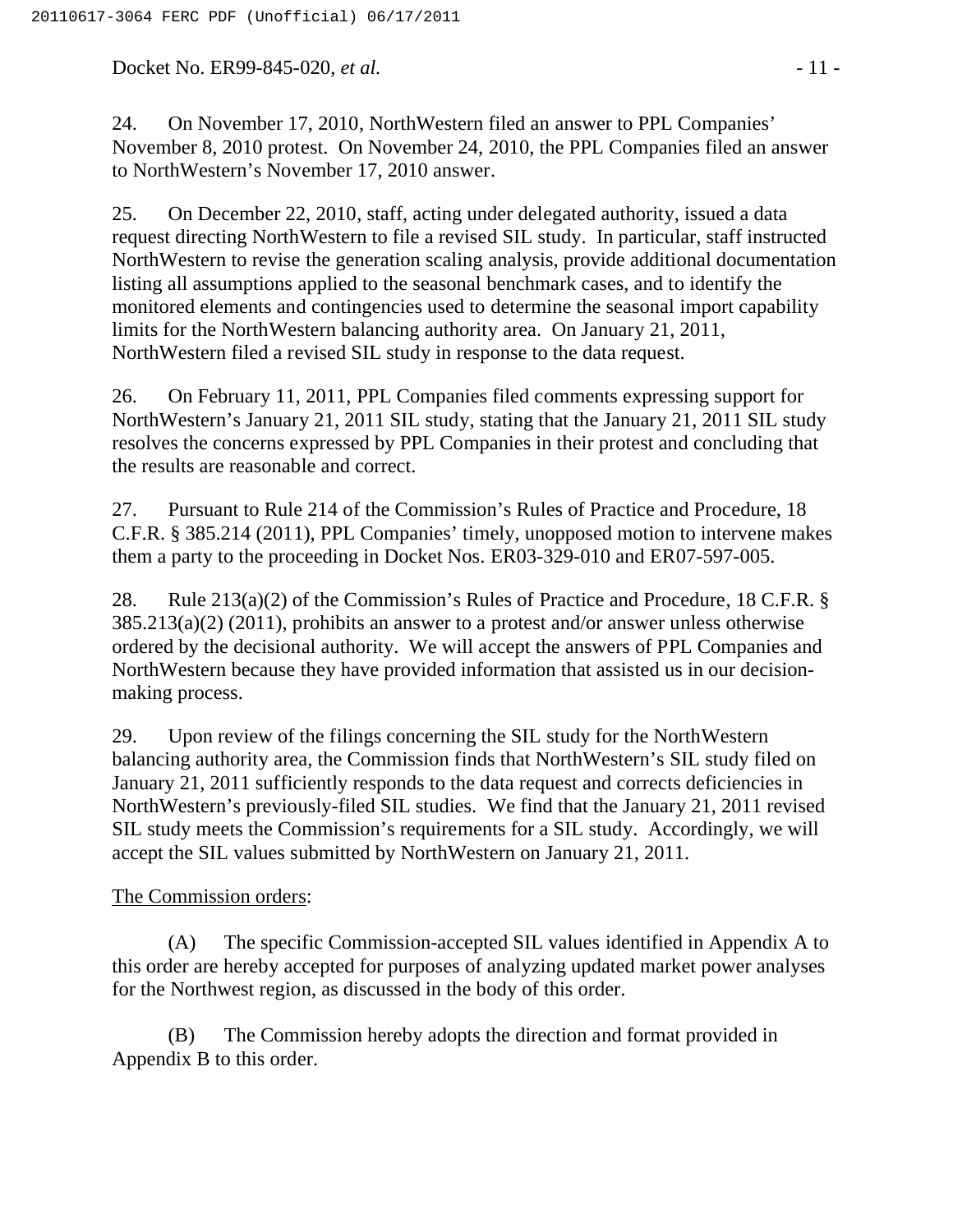Docket No. ER99-845-020, *et al.* - 12 -

(C) The Secretary is hereby directed to publish a copy of this order in the *Federal Register*.

By the Commission.

 $(S E A L)$ 

Nathaniel J. Davis, Sr., Deputy Secretary.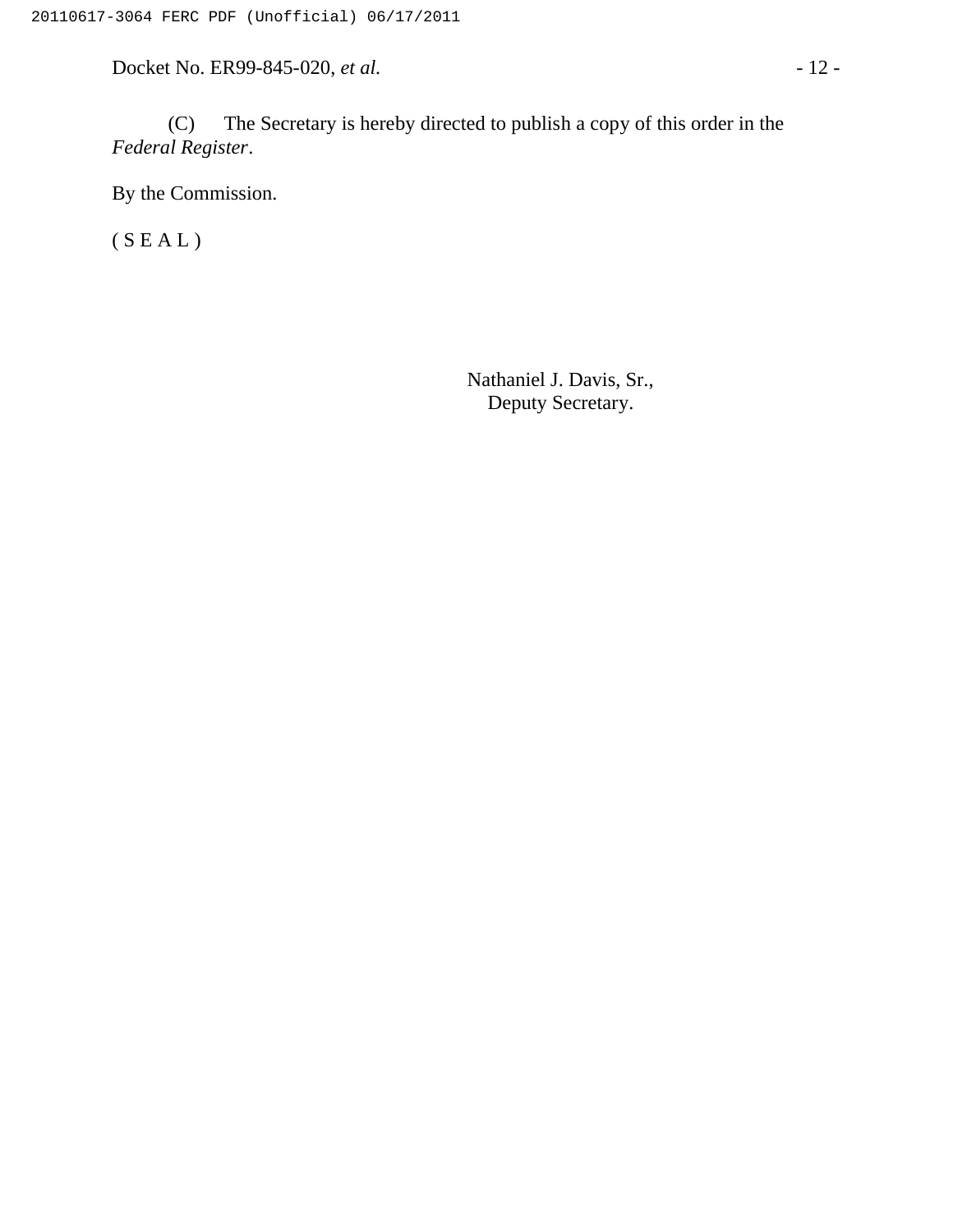Docket No. ER99-845-020, *et al.* - 13 -

# **Appendix A**

#### **Accepted SIL Values (MW) for the Northwest Region**

Study Period of December 2007 to November 2008

| Abbreviation  | <b>Balancing Authority Area</b>                                   | Winter<br>2007 | <b>Spring</b><br>2008 | <b>Summer</b><br>2008 | Fall<br>2008 |
|---------------|-------------------------------------------------------------------|----------------|-----------------------|-----------------------|--------------|
| 1 AVA         | Avista                                                            | 1,112          | 888                   | 510                   | 841          |
| 2 BPAT        | Bonneville Power<br>Administration                                | 0              | $\Omega$              | $\Omega$              | $\Omega$     |
| 3 Chelan      | Public Utility District No. 1 of<br>Chelan County                 | 0              | 0                     | 0                     | $\Omega$     |
| 4 Grant       | Public Utility District No. 2 of<br><b>Grant County</b>           | $\mathbf 0$    | $\Omega$              | $\Omega$              | 0            |
| 5 IPCO        | <b>Idaho Power</b>                                                | 1,257          | 1,254                 | 1,241                 | 1,073        |
| 6 NWMT        | NorthWestern Energy                                               | 1,571          | 1,391                 | 1,518                 | 1,391        |
| 7 PACE        | PacifiCorp - East                                                 | 3,736          | 4,214                 | 3,959                 | 3,980        |
| 8 PACW        | PacifiCorp - West                                                 | 2,553          | 1,545                 | 1,476                 | 1,084        |
| 9 PGE         | <b>Portland General Electric</b>                                  | 1,608          | 1,171                 | 1,770                 | 1,174        |
| 10 PSCO       | Public Service Company of<br>Colorado                             | 1,638          | 2,003                 | 1,666                 | 2,082        |
| <b>11 PSE</b> | <b>Puget Sound Energy</b>                                         | 3,253          | 2,682                 | 2,185                 | 2,662        |
| 12 Seattle    | Seattle City Light                                                | 1,767          | 1,411                 | 1,155                 | 1,411        |
| 13 SPPC       | Sierra Pacific Power                                              | 1,035          | 892                   | 443                   | 918          |
| 14 Tacoma     | City of Tacoma                                                    | 841            | 591                   | 494                   | 591          |
| 15 WAUW       | Western Area Power<br>Administration - Upper Great<br>Plains West | 71             | 74                    | 80                    | 74           |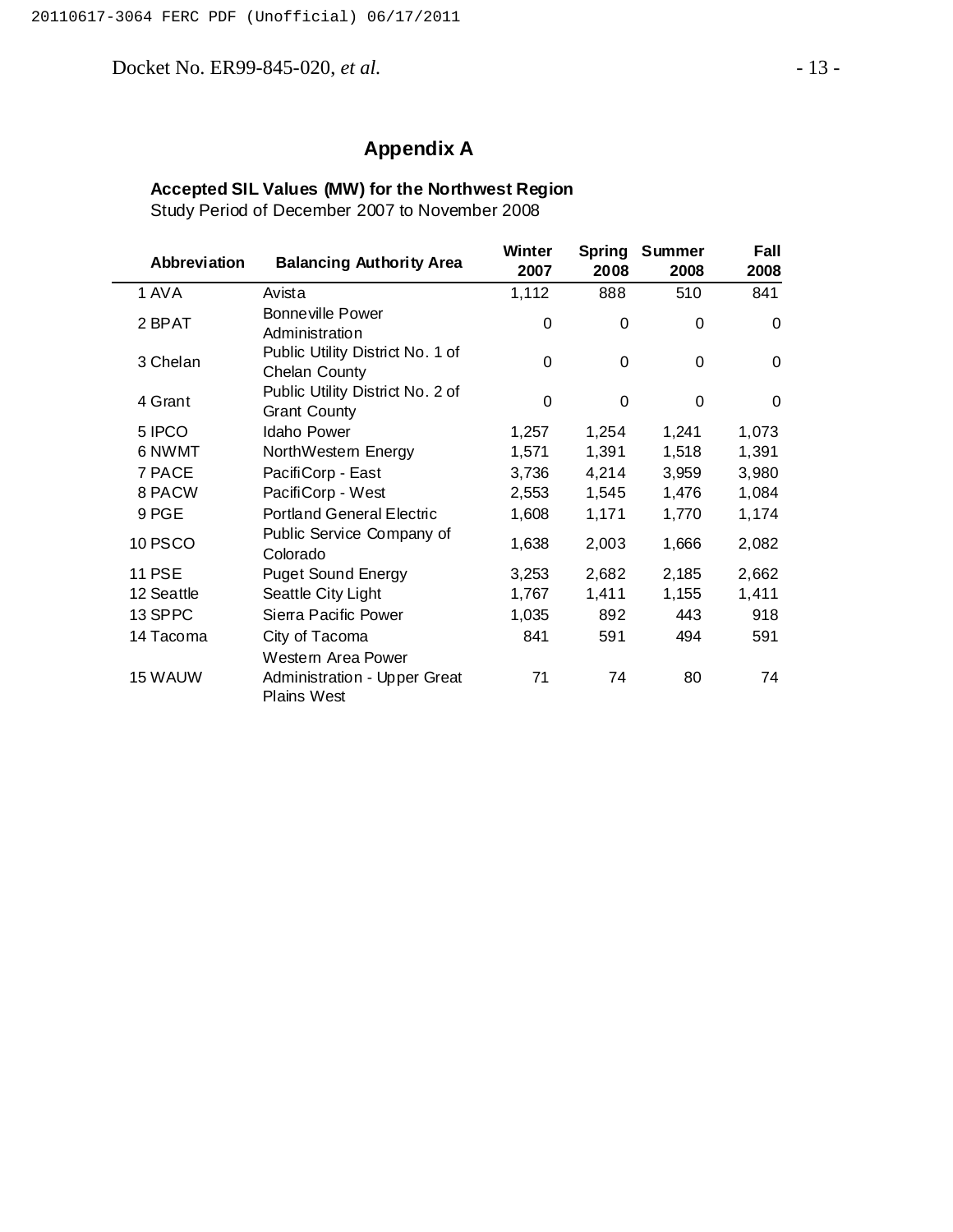Docket No. ER99-845-020, *et al.* - 14 -

#### **Appendix B**

#### **Directions and Required Reporting Format for Simultaneous Transmission Import Limit (SIL) Studies**

To calculate aggregated simultaneous transfer capability into a study area, a seller generally submits a SIL study using either a generation shift**<sup>1</sup>** or load shift scaling methodology.**<sup>2</sup>** This Appendix B provides background information and discusses the reporting requirements for SIL studies using generation shift and load shift scaling methodologies.

Alternatively, sellers may submit adjusted simultaneous Total Transfer Capability (TTC) values in lieu of SIL studies.**<sup>3</sup>** This appendix does not address use of simultaneous TTC values.

#### **I. Background Information**

#### **A. General Commission Direction**

1. For general Commission direction, refer to Appendix E of the April 14 Order**<sup>4</sup>**

**<sup>2</sup>** *See* Order No. 697-A, FERC Stats. & Regs. ¶ 31,268 at P 145; *Carolina Power & Light Co.,* 128 FERC ¶ 61,039 (*CP&L*), *clarified*, 129 FERC ¶ 61,152, at P 19 (2009) (*CP&L Clarification Order*).

**<sup>3</sup>** *See* Order No. 697, FERC Stats. & Regs. ¶ 31,252 at P 364; Order No. 697-A, FERC Stat. & Regs. ¶ 31,268 at P 142.

<sup>4</sup> April 14 Order, 107 FERC ¶ 61,018 at Appendix E (describing SIL study requirements).

**<sup>1</sup>** *See Market-Based Rates for Wholesale Sales of Electric Energy, Capacity and Ancillary Services by Public Utilities*, Order No. 697, FERC Stats. & Regs. ¶ 31,252, at P 354, *clarified*, 121 FERC ¶ 61,260 (2007) (Order Clarifying Final Rule), *order on reh'g*, Order No. 697-A, FERC Stats. & Regs. ¶ 31,268, *clarified*, 124 FERC ¶ 61,055, *order on reh'g*, Order No. 697-B, FERC Stats. & Regs. ¶ 31,285 (2008), *order on reh'g*, Order No. 697-C, FERC Stats. & Regs. ¶ 31,291 (2009), *order on reh'g*, Order No. 697-D, FERC Stats. & Regs. ¶ 31,305 (2010); *AEP Power Marketing, Inc.*, 107 FERC ¶ 61,018, at Appendix E (April 14 Order), *order on reh'g*, 108 FERC ¶ 61,026 (2004).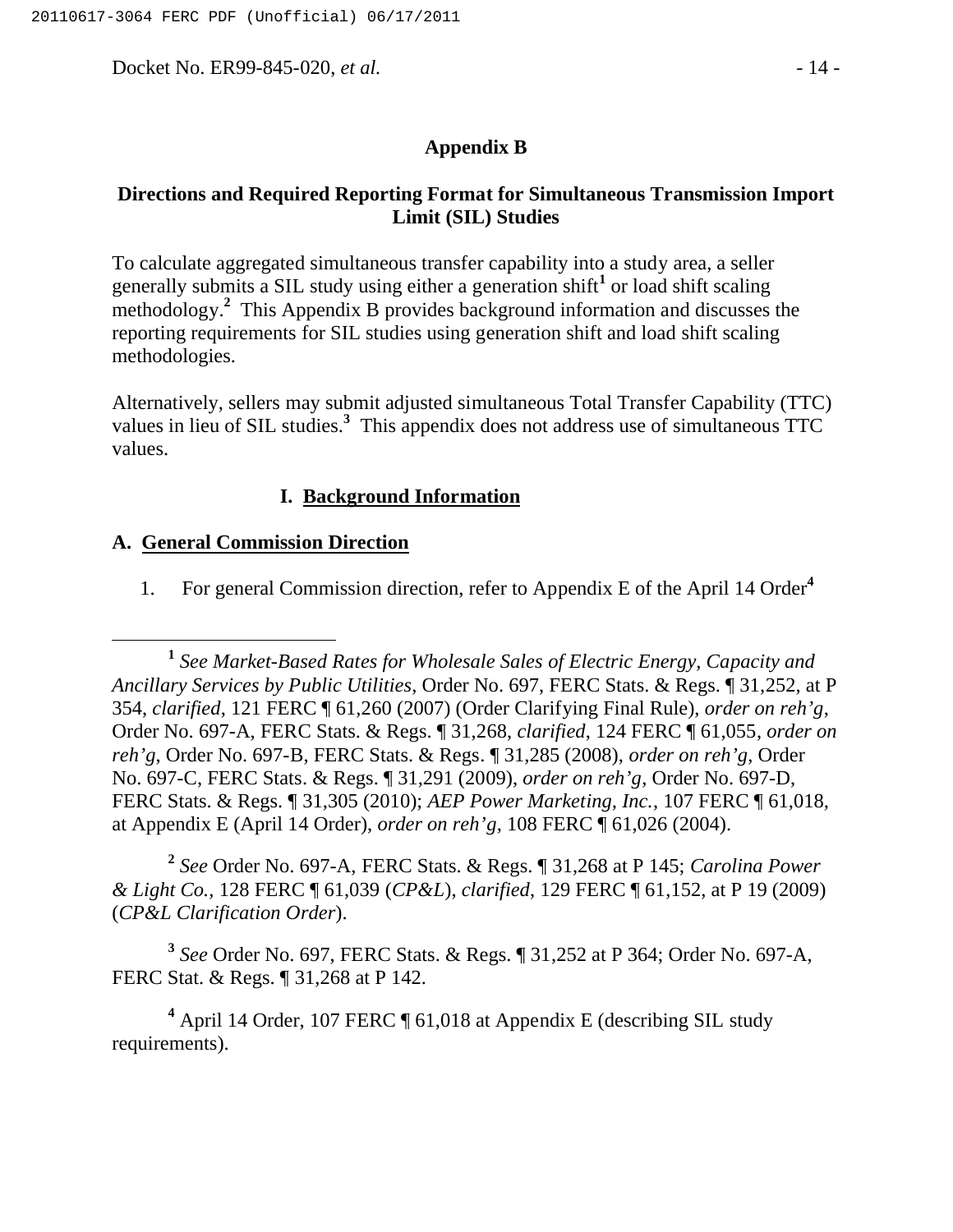Docket No. ER99-845-020, *et al.* - 15 -

and Order Nos. 697,**<sup>5</sup>** 697-A,**<sup>6</sup>** and 697-B.**<sup>7</sup>**

- 2. In Order No. 697, the Commission stated the following.
	- a. The Commission will continue to require sellers to submit the Appendix E analysis, i.e., the SIL study, to calculate aggregated simultaneous transfer capability into the balancing authority area being studied. The Commission reaffirms that the SIL study is "intended to provide a reasonable simulation of historical conditions" and is not "a theoretical maximum import capability or best import case scenario." To determine the amount of transfer capability under the SIL study, "historical operating conditions and practices of the applicable transmission provider (e.g., modeling the system in a reliable and economic fashion as it would have been operated in real time) are reflected." In addition, the "analysis should not deviate from" and "must reasonably reflect" it's [Open Access Same-Time Information System (OASIS)] operating practices and "the techniques used must have been historically available to customers." We also reaffirm that the power flow cases (which are used as inputs to the SIL study) should represent the transmission provider's tariff provisions and firm/network reservations held by seller/affiliate resources during the most recent seasonal peaks.**<sup>8</sup>**
	- b. [A] SIL study must reflect transmission capability no greater than the capability measures that were historically shown on the OASIS or that were historically used to measure transmission capability into markets unless there is a demonstrated change in transmission capability, and account for the actual practice of posting [available transfer capability (ATC)] to OASIS in order to capture a realistic approximation of first-tier generation access to the seller's market….[W]hen actual OASIS practices conflict with the instructions of Appendix E, sellers should follow OASIS practices and must provide adequate support in the form of documentation of these processes.**<sup>9</sup>**

**<sup>5</sup>** Order No. 697, FERC Stats. & Regs. ¶ 31,252 at P 346-364.

**<sup>6</sup>** Order No. 697-A, FERC Stats. & Regs. ¶ 31,268 at P 132-146.

**<sup>7</sup>** Order No. 697-B, FERC Stats. & Regs. ¶ 31,285 at P 4-6, 11-13.

**<sup>8</sup>** Order No. 697, FERC Stats. & Regs. ¶ 31,252 at P 354 (footnotes omitted).

**<sup>9</sup>** Order No. 697, FERC Stats. & Regs. ¶ 31,252 at P 356.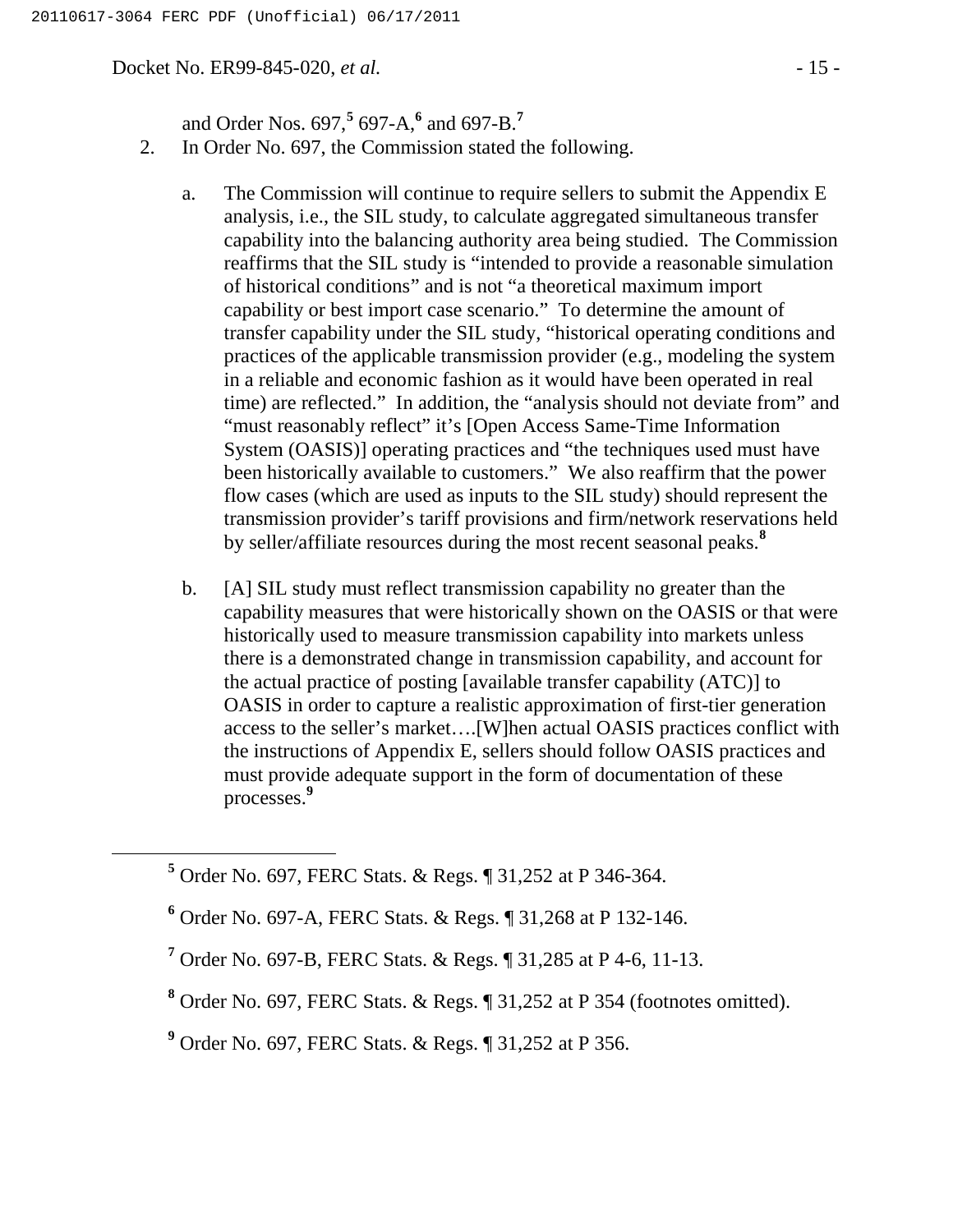Docket No. ER99-845-020, *et al.* - 16 -

c. With regard to simultaneous transmission import limit studies (SILs), the Commission adopts the requirement that the SIL study be used as a basis for transmission access for both the indicative screens and the DPT analysis. Further, the Commission clarifies that the SIL study as shown in Appendix E of the April 14 Order is the only study that meets our requirements. The Commission provides guidance regarding how to perform the SIL study, including accounting for specific OASIS practices.**<sup>10</sup>**

#### **B. Definition of the Regions and Study Periods for Updated Market Power Analyses**

For a list of the regions and study periods, see Order No. 697-A, FERC Stats. & Regs. ¶ 31,268 at Appendix D, D-1; Order No. 697-C, FERC Stats. & Regs. ¶ 31,291 at Appendix D-2; Errata Notice, 128 FERC ¶ 61,014 (2009).

#### **C. Definition of the Seasons used in a SIL Study**

A SIL study covers a study year from December of one year through November of the following year.**<sup>11</sup>** The seasons are defined as Winter (December/January/February), Spring (March/April/May), Summer (June/July/August), and Fall (September, October, November).**<sup>12</sup>**

#### **D. Prior Commission Direction on Scaling**

1. Historical Operating Practices: "[T]he Commission requires the use of a study that captures historical transmission operating practices. The SIL study is not a prediction of import possibilities; rather, it is a simulation of historical conditions. We assume that such historical conditions are the result of 'expert judgment' used when determining generation dispatch and/or scaling techniques to make transmission capacity available during actual system conditions. Accordingly, this expert judgment is captured when conducting an SIL study that is based on historical operating practices."**<sup>13</sup>**

**<sup>10</sup>** Order No. 697, FERC Stats. & Regs. ¶ 31,252 at P 19.

**<sup>11</sup>** Order Clarifying Final Rule, 121 FERC ¶ 61,260 at P 16; Order No. 697-A, FERC Stats. & Regs. ¶ 31,268 at P 373.

<sup>12</sup> Order Clarifying Final Rule, 121 FERC ¶ 61,260 at P 11; April 14 Order, 107 FERC ¶ 61,018 at P 100 n.85.

**<sup>13</sup>** Order No. 697, FERC Stats. & Regs. ¶ 31,252 at P 360.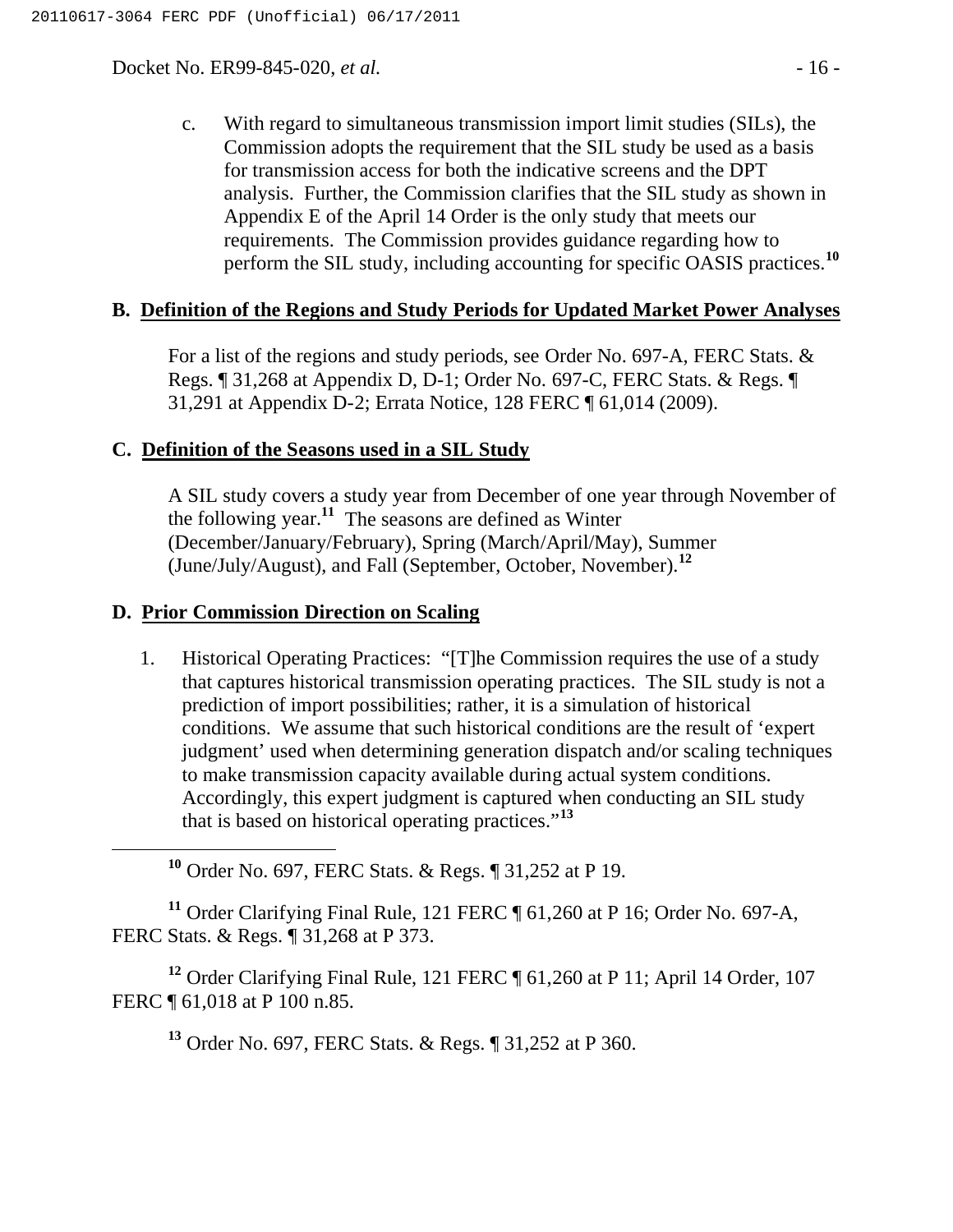Docket No. ER99-845-020, *et al.* - 17 -

- 2. Simultaneous Incremental Scaling (Generation-Shift methodology): "Each such model run therefore incrementally scales generation, while taking into account each single contingency condition while monitoring relevant transmission elements for overloads."<sup>14</sup> And "[g]eneration scaling is a power flow study option that can simultaneously increase in one area and decrease in another area the output of generation to maintain generation balance in the model. Generation scaling in the first-tier area incrementally increases the output of available uncommitted generation. Generation scaling in the study area incrementally decreases the output of on-line generators. A 'single contingency condition' is the unexpected failure of a single system component, such as a generator, transmission line, circuit breaker, switch or other electrical equipment."<sup>15</sup>
- 3. Remote Resources: Sellers scaling remote generation resources that are brought into the study area to serve native load should follow their historical practices.**<sup>16</sup>**
- 4. Load Shift Scaling: "Using the generation shift methodology to produce the Commission-adjusted SIL values does not preclude the use of the alternative load shift scaling methodology. As the Commission noted in Order No. 697-A, '[w]e would allow sellers to use load shift methodology to calculate [SIL] while scaling their load beyond the historical peak load, provided they submit adequate support and justification for the scaling factor used in their load shift methodology and how the resulting SIL number compares had the company used a generation shift methodology.' We believe that using either the load shift or the generation shift methodology should produce similar results."**<sup>17</sup>**

**<sup>14</sup>** *CP&L*, 128 FERC ¶ 61,039 at P 8.

**<sup>15</sup>** *CP&L*, 128 FERC ¶ 61,039 at P 8 n.7.

**<sup>16</sup>** *See Pinnacle West Capital Corp.*, 117 FERC ¶ 61,316, at P 6-9 (2006).

**<sup>17</sup>** *CP&L Clarification Order*, 129 FERC ¶ 61,152 at P 19 (quoting Order No. 697- A, FERC Stats. & Regs. ¶ 31,268 at P 145) (footnote omitted). The Commission noted that:

Sellers using a load-shift scaling methodology may need to scale load in the study area above the historical peak load during the energy transfer portion of the SIL study when the seller is looking for an overload in any of the monitor and contingency file lists of transmission equipment. If the study area is a significant exporter of energy, the load in the study area might need to be scaled above the

(continued…)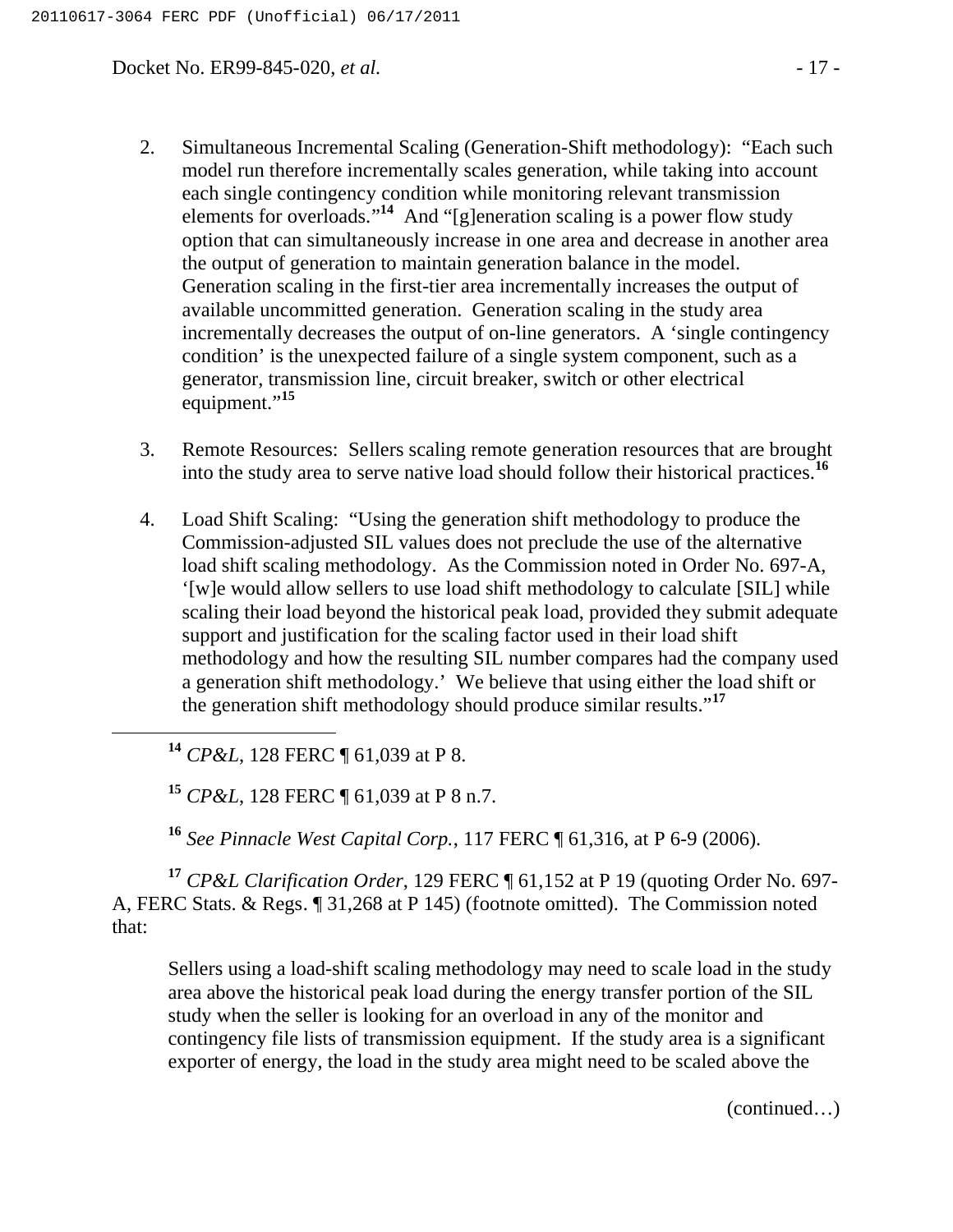Docket No. ER99-845-020, *et al.* - 18 -

#### **II. Reporting Requirements**

#### **A. Submittal 1: Summary Table of SIL Components**

- 1.1 Submittal 1 is part of a spreadsheet (Submittals 1 and 2 SIL Calculation.xls) that calculates the SIL values to be used in the market share screens. Obtain a copy of the spreadsheet from the FERC web site and submit an electronic copy of the spreadsheet file with your filing. The file is posted on the market-based rate section of the FERC web site (http://www.ferc.gov/industries/electric/gen-info/mbr.asp) under "Quick Links."
- 1.2 The final SIL values (i.e., row 10 of Table 1) reported in Submittal 1 must be filed as part of a public document.
- 1.3 Below is a representation of Submittal 1. See Endnotes at the end of this Appendix for references in Table 1 (e.g., *Note i, Note ii*).

historical peak value to "absorb" the energy that is usually exported to the first tier, where the load is being scaled down. The seller would still need to limit the SIL values used in the indicative screens and the Delivered Price Test to seasonal, historical peak load values as those peak values "reasonably simulate the historical conditions that were present including….the actual peak demand." *See* April 14 Order, 107 FERC ¶ 61,018 at Appendix E.

*Id.* P 19 n.12.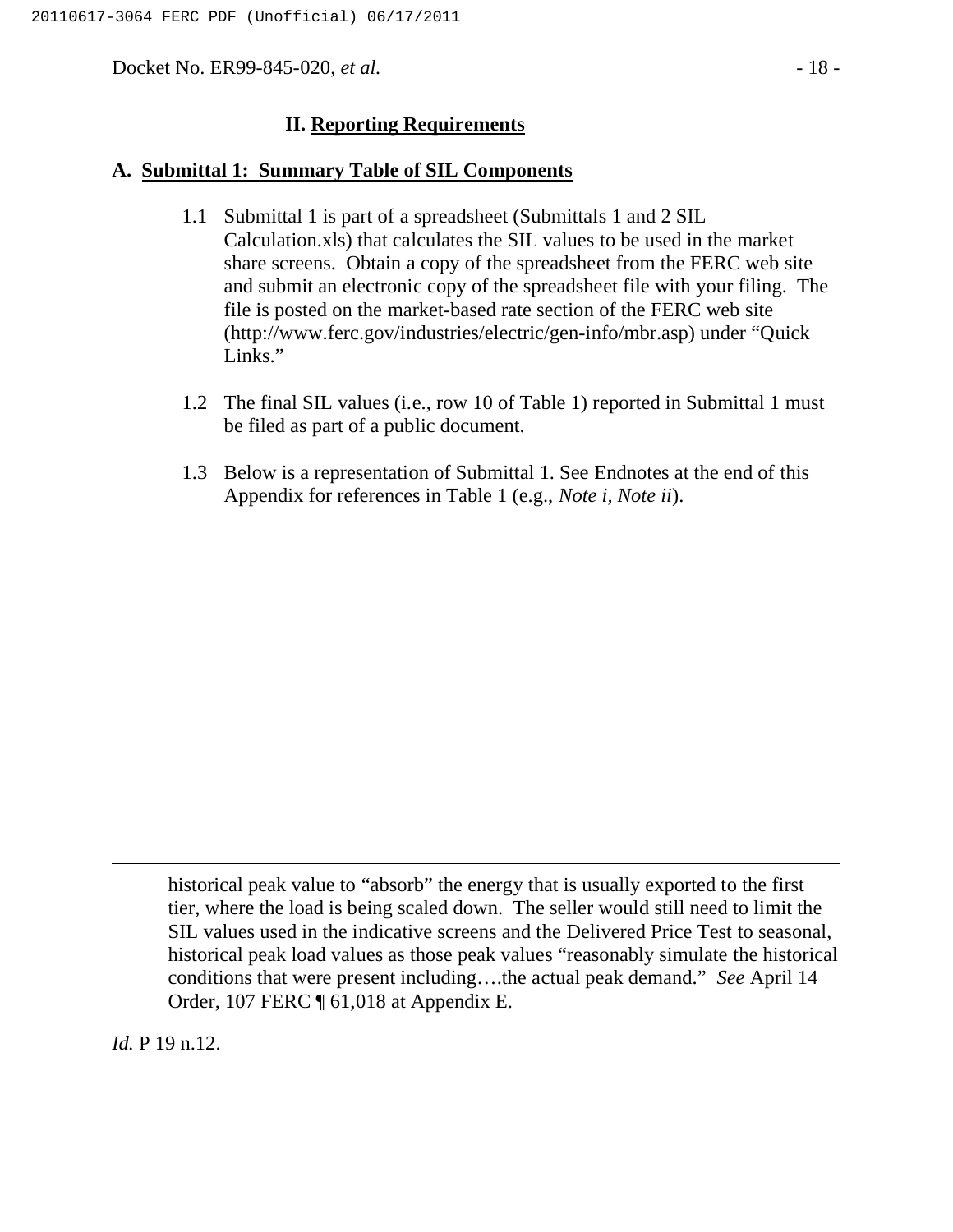Docket No. ER99-845-020, *et al.* - 19 -

#### **Submittal 1: Summary Table of the Components Used to Calculate SIL Values**

#### **Table 1: SIL Computation**

#### **Instructions:**

- 1 Delete the text 'XX' in the row 'Study Period' and enter the last two digits of the years in the study period.
- 2 Delete the text 'Name of Home BAA/Market' and enter the name of the study area.
- 3 If you are studying first-tier areas, replace the text 'Name of First-Tier BAA' with the name of the first-tier areas.
- 4 If you are studying more than one first-tier area, copy the relevant columns of Tables 1 and 2 to empty columns on the right of this spreadsheet for each of the first-tier areas studied.
- 5 Do not enter data in the white-background cells as these contain formulas which compute the cell values.
- 6 Note that Row 5 in Table 1 is the sum of the seasonal columns from Table 2.
- 7 Include an electronic copy of this spreadsheet with your filing.
- 8 The SIL values (i.e., row 10 of Table 1) must be filed as part of a public document. NOTE: See the footnotes below for further instruction and references to prior Commission

direction on the component or calculation in that row.

#### **Study Period: December 1, 20XX to November 30, 20XX**

|                 |                                                                                                                                                                                                       | Name of Home BAA/Market |        |                       |              |  | <b>Name of First-Tier BAA</b> |        |                              |              |
|-----------------|-------------------------------------------------------------------------------------------------------------------------------------------------------------------------------------------------------|-------------------------|--------|-----------------------|--------------|--|-------------------------------|--------|------------------------------|--------------|
|                 | Row Description of Component                                                                                                                                                                          | Winter<br>(MW)          | (MW)   | Spring Summer<br>(MW) | Fall<br>(MW) |  | Winter<br>(MW)                | (MW)   | <b>Spring Summer</b><br>(MW) | Fall<br>(MW) |
|                 | Incremental transfer capability values<br>(either the First Contingency Incremental<br>Transfer Capability (FCITC), Normal<br>Incremental Transfer Capability (NITC)<br>or equivalent values). Note i | 1,700                   | 1,800  | 1,900                 | 2,000        |  | 3,000                         | 3,200  | 3,400                        | 3,600        |
|                 | Modeled Net Area Interchange (NAI)<br>2 including the sum of long-term firm<br>reservations from Table 2. Note ii                                                                                     | 500                     | 600    | 700                   | 800          |  | 200                           | 300    | 400                          | 500          |
| 3               | Indicate whether the Study Area NAI is<br>export or import.                                                                                                                                           | Import                  | Import | Import                | Import       |  | Export                        | Export | Export                       | Export       |
|                 | 4 (row $4 = row 1 +/- row 2$ ). Note iii                                                                                                                                                              | 2,200                   | 2,400  | 2,600                 | 2,800        |  | 2,800                         | 2,900  | 3,000                        | 3,100        |
| 5               | Sum of the long-term firm transmission<br>reservations from Table 2. Note iv                                                                                                                          | 310                     | 150    | 310                   | 150          |  | 230                           | 180    | 230                          | 180          |
|                 | 6 (row 6 = row 4 - row 5). Note v                                                                                                                                                                     | 1,890                   | 2,250  | 2,290                 | 2,650        |  | 2,570                         | 2,720  | 2,770                        | 2,920        |
|                 | Seasonal historical peak load (identify<br>7 source if not from FERC Form No. 714).<br>Note vi                                                                                                        | 1,400                   | 1,900  | 2,500                 | 2,000        |  | 1,400                         | 1,900  | 2,500                        | 2,000        |
| 8               | Study area adjusted native load.<br>(row $8 = row 7 - row 5$ ). Note vii                                                                                                                              | 1,090                   | 1,750  | 2,190                 | 1,850        |  | 1,170                         | 1,720  | 2,270                        | 1,820        |
| 9               | Amount of uncommitted generation<br>modeled in the first-tier area. Note viii                                                                                                                         | 13,580                  | 12,800 | 14,500                | 12,800       |  | 13,580                        | 12,800 | 14,500                       | 12,800       |
| 10 <sup>1</sup> | SIL values (row $10 =$ the minimum of the<br>values entered in rows 6, 8 and 9 for<br>each season). Use these SIL values in<br>the Market Share Screens. Note ix                                      | 1,090                   | 1,750  | 2,190                 | 1,850        |  | 1,170                         | 1,720  | 2,270                        | 1,820        |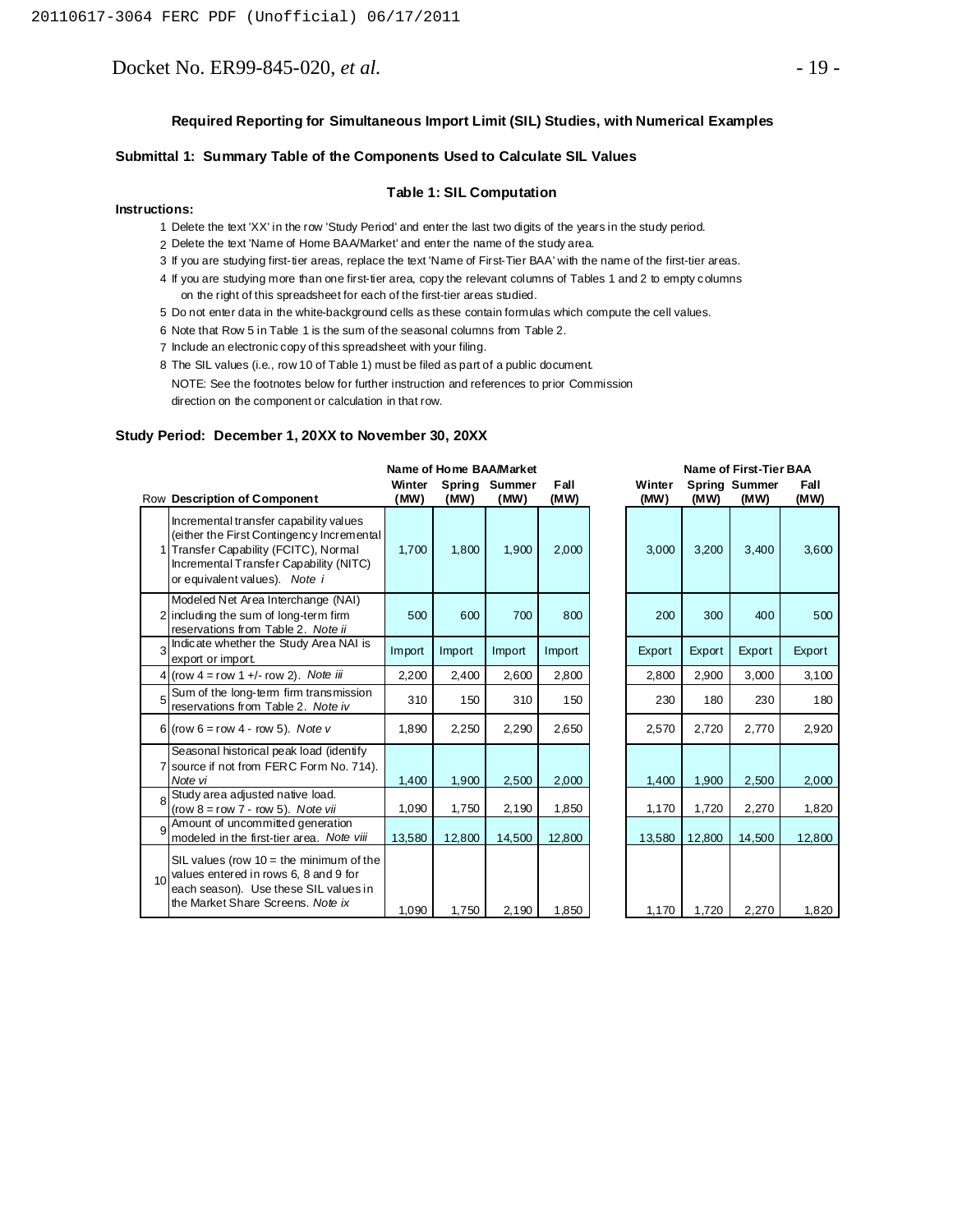Docket No. ER99-845-020, *et al.* - 20 -

## **B. Submittal 2: Identification of Long-Term Firm Transmission Reservations used to Import Power from Generating Resources in the First-Tier Area to Serve Native Load in the Study Area<sup>18</sup>**

Submittal 2 is part of the same spreadsheet that calculates the SIL values to be used in the market share screens. Submittal 2 identifies and sums the long-term firm reservations from affiliated remote generating resources in the first-tier area. The file (Submittals 1 and 2 SIL Calculation.xls) is posted on the market-based rate section of the FERC web site (http://www.ferc.gov/industries/electric/gen-info/mbr.asp) under "Quick Links."

Below is a representation of Submittal 2.

**Submittal 2: Identify Long-Term Firm Transmission Reservations Used to Import Power from Generating Resources in the First-Tier Area to Serve Native Load in the Study Area**

#### **Table 2: Long-Term Firm Transmission Reservations**

**Instructions:**

- 1 Enter all megawatt values as non-negative integers in rows 1 through 4.
- 2 Complete the "Description of Remote Resource" column as necessary in each row.
- 3 Insert new rows into the table between Lines 4 and 5 as many times as necessary to create an entry for each remote resource/Purchase Power Agreement you are reporting.
- 4 The total row will automatically sum the remote resources and place the total into Submittal 1.
- 5 Include an electronic copy of this spreadsheet with your filing.

| Name of Home BAA/Market |                                                                                     |      |        |        |      | Name of First-Lier BAA |        |      |                      |      |
|-------------------------|-------------------------------------------------------------------------------------|------|--------|--------|------|------------------------|--------|------|----------------------|------|
|                         |                                                                                     |      | Spring | Summer | Fall |                        | Winter |      | <b>Spring Summer</b> | Fall |
|                         | <b>Description of Remote Resource</b>                                               | (MW) | (MW)   | (MW)   | (MW) |                        | (MW)   | (MW) | (MW)                 | (MW) |
|                         | MW Share of Remote Plant #1                                                         | 100  |        | 100    | ۰.   |                        | 50     | 50   | 50                   | 50   |
|                         | 2 MW Share of Remote Plant #2                                                       | 50   | 50     | 50     | 50   |                        | 100    |      | 100 <sub>1</sub>     |      |
|                         | 3 MW Share of Remote Plant #3                                                       | 60   |        | 60     |      |                        |        | 50   |                      | 50   |
|                         | Purchased Power Agreement where the<br>4 energy is imported into the study area     |      |        |        |      |                        |        |      |                      |      |
|                         | with long-term firm reservations                                                    | 100  | 100    | 100    | 100  |                        | 80     | 80   | 80                   | 80   |
|                         | Sum of the long-term firm reservations<br>5 (enter value in row 5 of Table 1 above) | 310  | 150    | 310    | 150  |                        | 230    | 180  | 230                  | 180  |

|        |        | Name of Home BAA/Market |      | <b>Name of First-Tier BAA</b> |                      |      |      |  |  |
|--------|--------|-------------------------|------|-------------------------------|----------------------|------|------|--|--|
| Winter | Spring | Summer                  | Fall | Winter                        | <b>Spring Summer</b> | Fall |      |  |  |
| (MW)   | (MW)   | (MW)                    | (MW) | (MW)                          | (MW)                 | (MW) | (MW) |  |  |
| 100    |        | 100                     |      | 50                            | 50                   | 50   | 50   |  |  |
| 50     | 50     | 50                      | 50   | 100                           |                      | 100  |      |  |  |
| 60     |        | 60                      |      |                               | 50                   |      | 50   |  |  |
| 100    | 100    | 100                     | 100  | 80                            | 80                   | 80   | 80   |  |  |
| 310    | 150    | 210                     | 150  | つつへ                           | 1.80                 | າາດ  | 1.80 |  |  |

# **C. Submittal 3: Reference Base Case Model(s)<sup>19</sup>**

3.1 Provide in .RAW file format, the reference base case model(s) used as a starting point for developing seasonal benchmark cases (e.g., regional, OASIS or Eastern Interconnection Reliability Assessment Group (ERAG)).

 **<sup>18</sup>** *See generally Public Service Company of New Mexico*, 133 FERC ¶ 61,031, at P 12 (2010); *Pinnacle West Capital Corp.*, 117 FERC ¶ 61,316 at P 8; April 14 Order, 107 FERC ¶ 61,018 at Appendix E.

**<sup>19</sup>** *See generally* April 14 Order, 107 FERC ¶ 61,018 at Appendix E.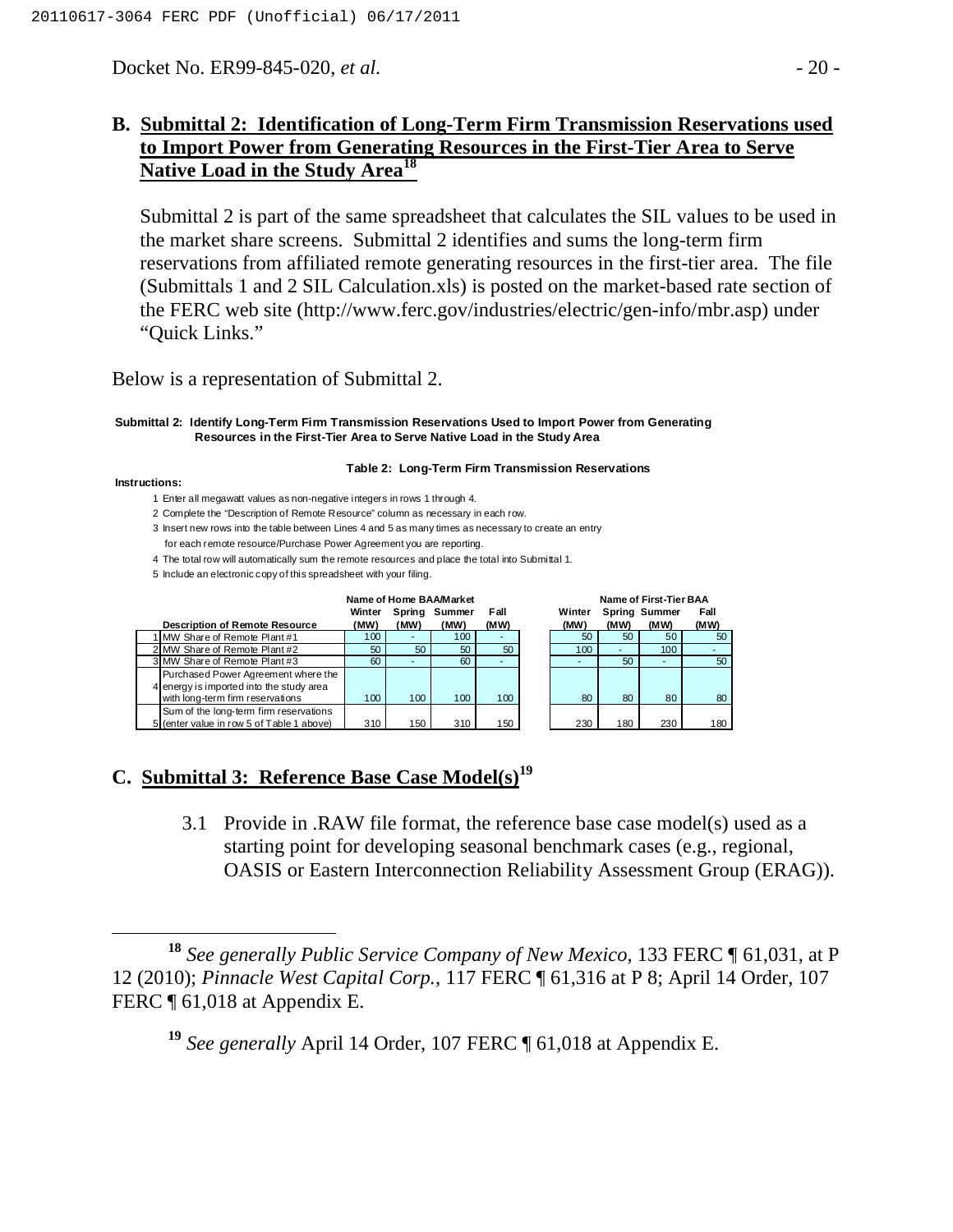Docket No. ER99-845-020, *et al.* - 21 -

3.2 Identify the source of the reference base case model(s) (e.g., OASIS, ERAG).

### **D. Submittal 4: Seasonal Benchmark Case Models<sup>20</sup>**

- 4.1 Provide documentation listing all historical assumptions applied to each reference base case model necessary to develop each seasonal benchmark case model.
- 4.2 Provide, in .RAW file format, seasonal benchmark case models for each of the following seasons:
	- 4.2.1 Winter (December– February)
	- 4.2.2 Spring (March May)
	- 4.2.3 Summer (June August)
	- 4.2.4 Fall (September November)
- 4.3 A seasonal benchmark case model should simulate historical seasonal conditions that were present during the modeled season including:
	- 4.3.1 Seasonal generation and transmission facility ratings;
	- 4.3.2 Seasonal thermal, voltage, or stability operating limits (collectively, System Operating Limits (SOL)); Interconnection Reliability Operating Limit (IROL);
	- 4.3.3 Facility de-ratings used to maintain reserve margins (Transmission Reliability Margin (TRM), Capacity Benefit Margin (CBM), Generator operating limits  $(P_{max}, P_{min});$
	- 4.3.4 Wind generator output limitations (capacity factors);
	- 4.3.5 Seasonal and long-term firm reservations;**<sup>21</sup>**

**<sup>20</sup>** *See generally* April 14 Order, 107 FERC ¶ 61,018 at Appendix E.

**<sup>21</sup>** *See generally* Order No. 697, FERC Stats. & Regs. ¶ 31,252 at P 368 ("[T]he Commission will require sellers to account for firm and network transmission reservations having a duration of longer than 28 days."); *id.* P 368 n.375 ("The simultaneous import limit study must account for short-term firm transmission rights including point-to-point on-peak/off-peak transmission reservations (firm or network transmission commitments) which have been stacked, or successively arranged, into an aggregated point-to-point transmission reservation longer than 28 days."); Order No. 697- A, FERC Stats. & Regs. ¶ 31,268 at P 144 ("[W]e will require applicants to allocate their seasonal and longer transmission reservations to themselves from the calculated SIL, where seasonal reservations are greater than one month and less than 365 consecutive days in duration…."); Order No. 697-B, FERC Stats. & Regs. ¶ 31,285 at P 25.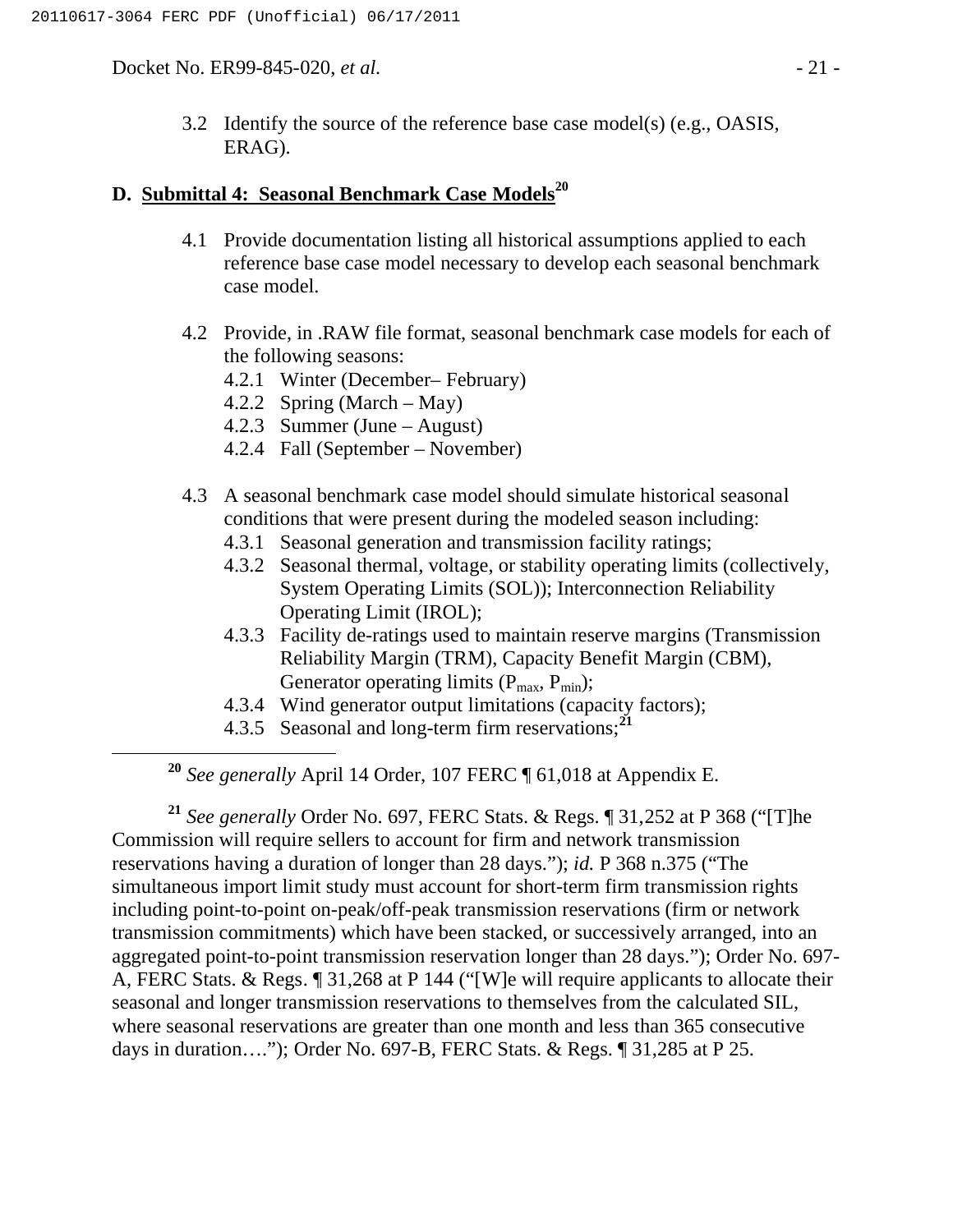Docket No. ER99-845-020, *et al.* - 22 -

- 4.3.6 Generating unit dispatch historically used;
- 4.3.7 Any generating units owned by the study area utility that are located in the first-tier area, including the study area utility's portion of jointly-owned units should be modeled, in the seasonal benchmark case model, in the first-tier area and any long-term reservations from these facilities used to serve study area native load shall be included in the study area net area interchange;
- 4.3.8 Uncommitted generation that is unavailable for dispatch should be "blocked" from participating in first-tier area export transfers (units off-line for maintenance, mothballed units, uncommitted generating units that are not available for dispatch by the seller, and hydro units limited by drought conditions);
- 4.3.9 Seasonal peak loads (if the seasonal benchmark case models do not use seasonal historical peak load from FERC Form No. 714, please identify the source of your load data and indicate if the load values include losses).

# **E. Submittal 5: The Contingency File<sup>22</sup>**

Provide, in electronic format, for each seasonal benchmark case model, a listing of each study area's and its first-tier area's transmission and generation contingencies historically used and identified in the seller's ATC methodology and OASIS practices documentation.

# **F. Submittal 6: The Monitor File<sup>23</sup>**

Provide in electronic format, for each seasonal benchmark case model, a listing of each study area's and first-tier area's transmission and generation elements historically monitored and identified in the seller's ATC methodology and OASIS practices documentation.

**<sup>22</sup>** *See generally* April 14 Order, 107 FERC ¶ 61,018 at Appendix E.

**<sup>23</sup>** *See generally* April 14 Order, 107 FERC ¶ 61,018 at Appendix E.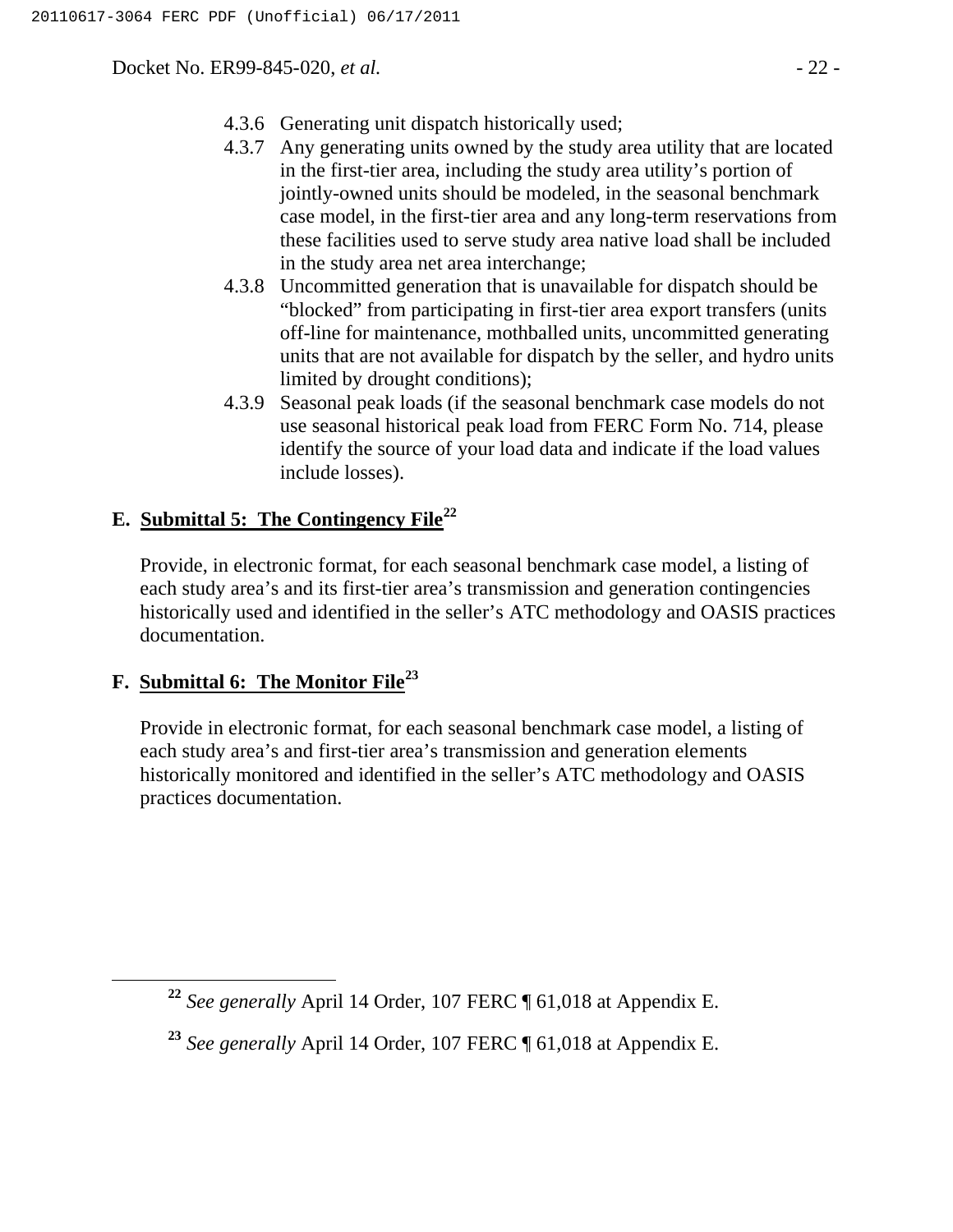Docket No. ER99-845-020, *et al.* - 23 -

# **G. Submittal 7: The Sub-System File<sup>24</sup>**

- 7.1 Provide in electronic format, for each seasonal benchmark case model, a listing of each balancing authority area which makes up each study area and first-tier area, including the acronym, full name, any alternative name(s) (e.g., Central and Southwest Services (CSWS) and American Electric Power-West (AEP-W)).
- 7.2 When Using the Generation Shift Scaling Methodology
	- 7.2.1 Provide a listing of first-tier area generating units and portions of jointly-owned first-tier area generating units to be scaled-up in the first-tier area, including any first-tier area generation or portions of jointly-owned first-tier area generating units physically located within the study area, according to the same methods used historically in assessing available transmission for non-affiliate resources. Do not include off-line generating units that are unavailable for dispatch (units off-line for maintenance, mothballed units, uncommitted generating units that are not available for dispatch by the seller, and hydro units limited by drought conditions).
	- 7.2.2 Provide a listing of study area generating units and portions of jointly-owned study area generating units located within the study area that will be scaled-down. Study area generation or portions of jointly-owned study area generating units physically located within the first-tier area shall not be scaled either up or down.**<sup>25</sup>**

7.3 When Using the Load Shift Scaling Methodology<sup>26</sup>

**<sup>25</sup>** *See Pinnacle West Capital Corp.*, 117 FERC ¶ 61,316 at P 6 ("Specifically, these remote generators should be modeled at their historical power output levels and not reduced to zero output nor be scaled down from the unit dispatch assigned in the WECC seasonal base cases. Units having firm/network/grandfathered transmission rights may not be displaced by hypothetically competing first-tier resources for calculating import limits.").

**<sup>26</sup>** *See generally* Order No. 697-A, FERC Stats. & Regs. ¶ 31,268 at P 145; *CP&L Clarification Order*, 129 FERC ¶ 61,152 at P 19.

**<sup>24</sup>** *See generally* April 14 Order, 107 FERC ¶ 61,018 at Appendix E.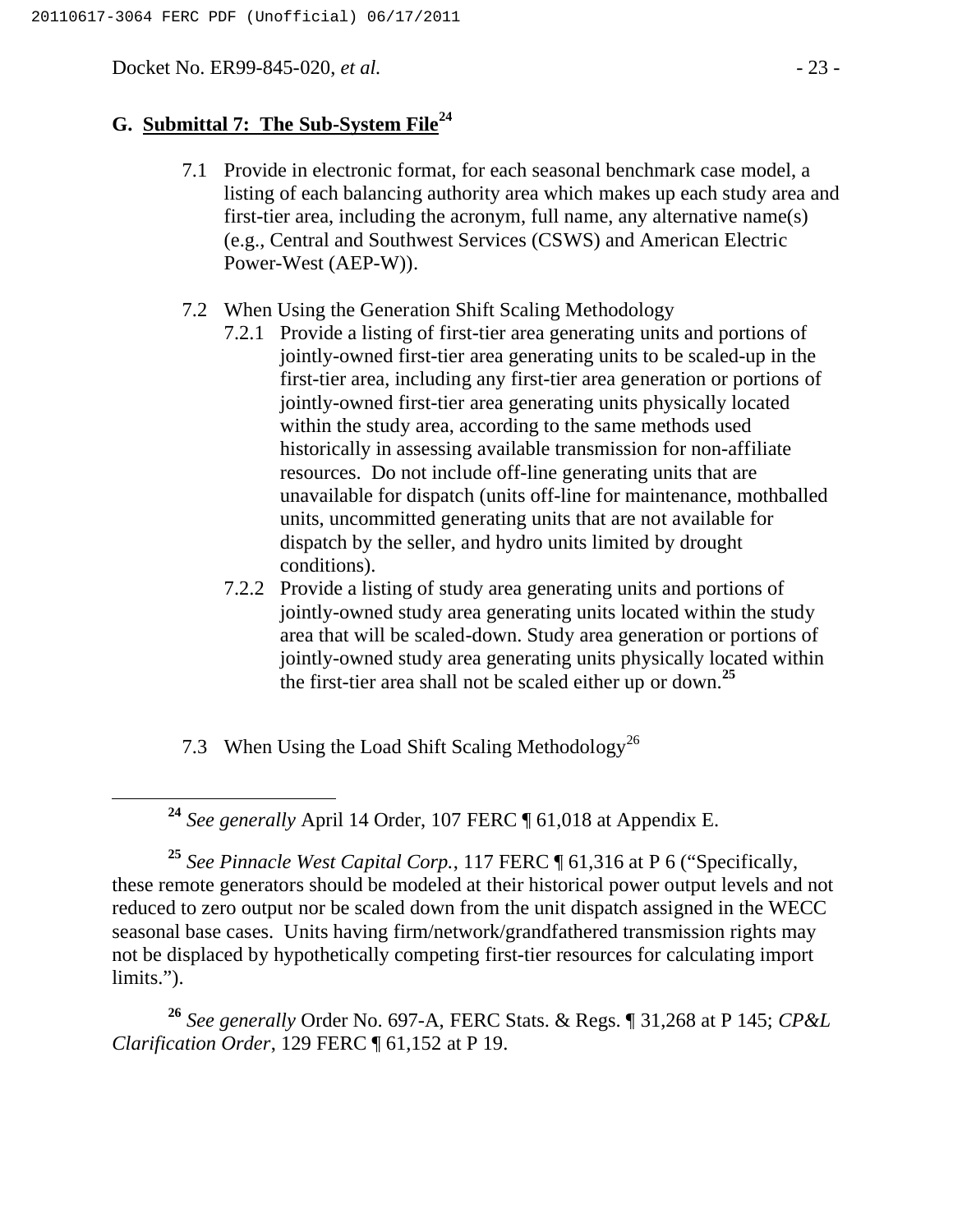Docket No. ER99-845-020, *et al.*  $\blacksquare$  - 24 -

- 7.3.1 Provide a listing of first-tier area load bus numbers and load amounts (in megawatts (MW)) to be scaled-up in the first-tier area. Do not include loads within the first-tier area which area served by nonfirst-tier area generation resources.
- 7.3.2 Provide the scaling factors used in the load shift methodology.
- 7.3.3 Provide an explanation supporting and justifying the scaling factors used in the load shift methodology.
- 7.3.4 Provide an explanation for how the resulting SIL value compares had a generation shift methodology been used in determining the study area's seasonal import capability.

# **H. Submittal 8: Study Area Import Capability Study Results<sup>27</sup>**

- 8.1 Provide in electronic format, each seasonal study result, identifying the study area's simultaneous First-Contingency Incremental Transfer Capability (FCITC) limit or equivalent in MW, and the limiting monitored facility and its associated single-contingency facility.
- 8.2 Provide an explanation why any lesser FCITC, Normal Incremental Transfer Capability (NITC) or equivalent limit was ignored. For all seasonal study results where lower FCITC limits were ignored due to the application of an operating guide, provide a description of the operating guide.

# **I. Submittal 9: Operating Guides<sup>28</sup>**

Provide copies of all Operating Guide descriptions that were applied in the Scaling section (Submittal 7).

## **J. Submittal 10: Sellers with Non-Affiliated Load served by first-tier area generation using the seller's transmission system<sup>29</sup>**

10.1 Sellers with non-affiliated load served by first-tier area generation using the seller's transmission system will need to ensure that they:

**<sup>27</sup>** *See generally* April 14 Order, 107 FERC ¶ 61,018 at Appendix E.

**<sup>28</sup>** *See generally* April 14 Order, 107 FERC ¶ 61,018 at Appendix E.

**<sup>29</sup>** *See Puget Sound Energy, Inc.*, 135 FERC ¶ 61,254, at P 19 (2011).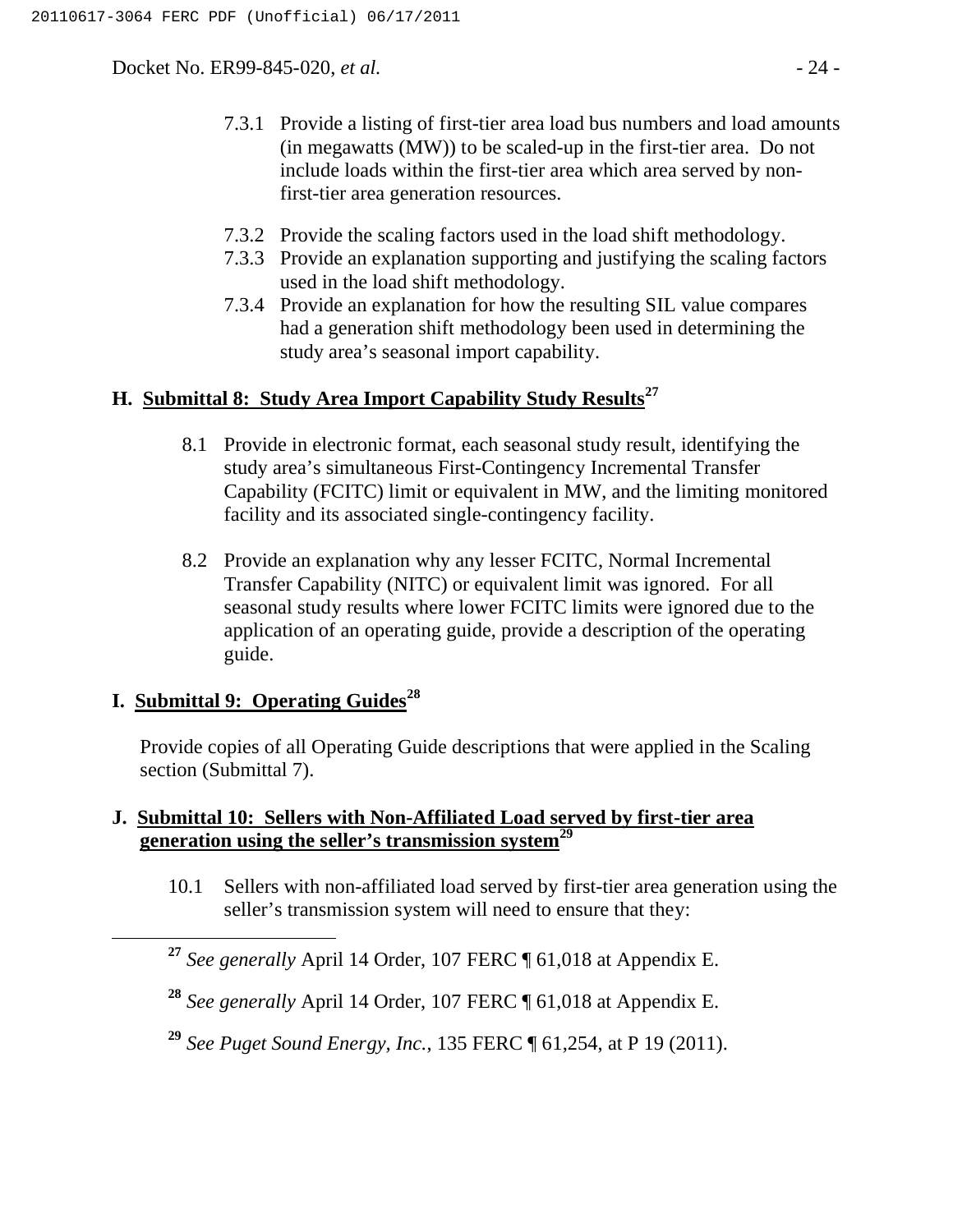Docket No. ER99-845-020, *et al.* - 25 -

- 10.1.1 Identify and report the amount of study area non-affiliated load for each seasonal benchmark case;
- 10.1.2 Do not report any study area non-affiliated load as study area native load;
- 10.1.3 Do not model or report any first-tier area generation serving nonaffiliated study area load as study area net area interchange;
- 10.1.4 Provide documentation and any supporting data for the amount of non-affiliated load.

#### **K. Submittal 11: Special Cases**

Provide documentation of all instances where your SIL study differs from your historical practices.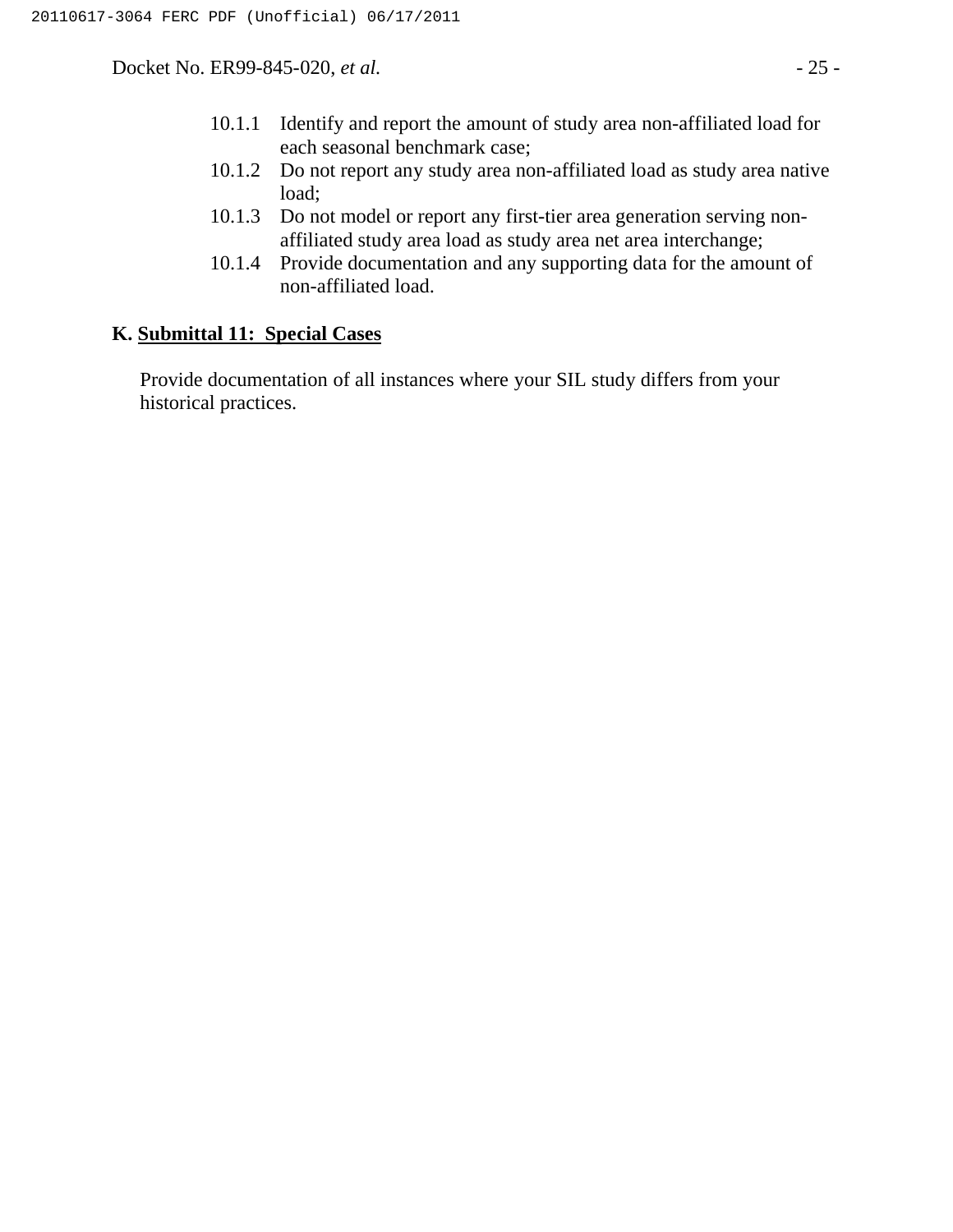Docket No. ER99-845-020, *et al.* - 26 -

Endnotes for Table 1: <sup>i ii iii</sup> iv v vi vii viii ix

 $\mathbf{i}$ <sup>i</sup> *See generally AEP Service Corp.*, 131 FERC ¶ 61,146, at P 5 (2010) (*AEP*) ("FCITC is calculated in the power flow model and represents the additional power that can flow into a study area by increasing available uncommitted generation in the first-tier area while simultaneously decreasing generation in the study area.").

Enter an integer value for the FCITC or incremental SIL value. A negative FCITC or incremental SIL value may indicate a serious modeling error such as an N-0 or N-1 base case overload and must be addressed or explained.

<sup>ii</sup> *See generally AEP*, 131 FERC ¶ 61,146 at P 5 ("The net area interchange is also determined in the seasonal power flow model and represents 'the sum of a study area's scheduled energy transactions' already flowing into and out of the study area at the seasonal peak that is modeled*.*" (citing *CP&L*, 128 FERC ¶ 61,039 at P 9)).

Enter a non-negative integer value for Net Area Interchange. Different sellers apparently use different nomenclature to represent net imports into a study area. Here, the direction of the interchange, either export from or import into the study area, is explicitly declared in the text in row 3 and the direction is not indicated by the sign of the interchange value. *See generally AEP*, 131 FERC  $\P$  61,146 at P 14 ("The Commission previously has given guidance on how to combine the FCITC and net area interchange values in calculating the SIL. However, this guidance was based on the assumption that the industry standard was to report a study area exporting power as a positive value (a positive net area interchange). SPP, however, used the reverse notation, causing some SPP Transmission Owners to subtract net area interchange from the FCITC value when they should have added." (footnote omitted)).

iii *See generally AEP*, 131 FERC ¶ 61,146 at P 14 ("For a study area whose net area interchange represents net exports from the study area, the SIL value is equal to FCITC minus net exports. Therefore, net exports from a study area reduce the SIL value. Conversely, for a study area whose net area interchange represents net imports into the study area, the SIL value is equal to FCITC plus net imports. Therefore, net imports into a study area increase the SIL value."); *CP&L Clarification Order*, 129 FERC ¶ 61,152 at P 23 n.15.

iv *See generally* Order No. 697, FERC Stats. & Regs. ¶ 31,252 at P 368 ("[T]he Commission will require sellers to account for firm and network transmission reservations having a duration of longer than 28 days."); *id*. P 368 n.375 ("The simultaneous import limit study must account for short-term firm transmission rights including point-to-point on-peak/off-peak transmission reservations (firm or network transmission commitments) which have been stacked, or successively arranged, into an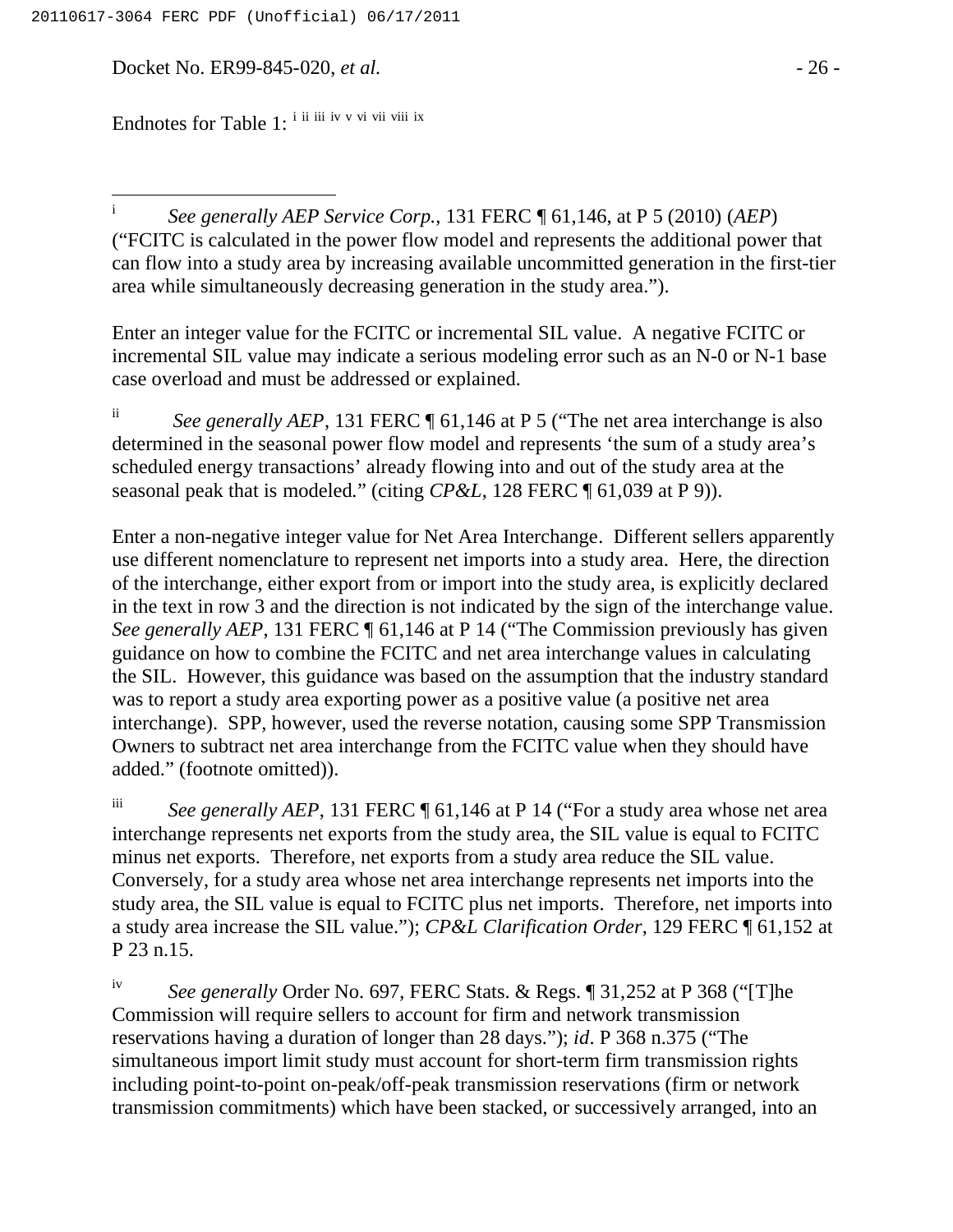Docket No. ER99-845-020, *et al.* - 27 -

aggregated point-to-point transmission reservation longer than 28 days."); *id*. P 369 ("[W]e clarify that the seller's firm, network, and grandfathered transmission reservations longer than 28 days, including reservations for designated resources to serve retail load, shall be fully accounted for in the simultaneous import limit study."); Order No. 697-A, FERC Stats. & Regs.  $\sqrt{ }$  31,268 at P 142 ("[W]e clarify that the use of simultaneous TTC in the SIL study must properly account for all firm transmission reservations, transmission reliability margin, and capacity benefit margin.").

<sup>v</sup> *See generally* Order No. 697-A, FERC Stats. & Regs. ¶ 31,268 at P 144 ("Therefore, we will require applicants to allocate their seasonal and longer transmission reservations to themselves from the calculated SIL, where seasonal reservations are greater than one month and less than 365 consecutive days in duration, as defined in the Commission's EQR Data Dictionary."); Order No. 697-B, FERC Stats. & Regs. ¶ 31,285 at P 6 "[T]he Commission clarifies and reaffirms that it will require applicants to allocate their seasonal and longer transmission reservations to themselves from the calculated simultaneous transmission import limit *only* up to the uncommitted first-tier generation capacity owned, operated or controlled by the seller and its affiliates.").

*See generally CP&L Clarification Order*, 129 FERC ¶ 61,152 at P 26 ("We clarify that seasonal, historical peak load is one limitation on the SIL values reported in the indicative screens and the Delivered Price Test. This SIL value limitation applies to both scaling methodologies when conducting a SIL study (load-shift and generation-shift methodologies)." (footnote omitted)); *id.* P 26 n.16 ("The other two limitations are: (1) when transmission equipment reaches an operating limit during the energy transfer calculation portion of the SIL study (these are 'the real-life physical limitations of firsttier balancing authority areas that impede power flowing from remote first-tier resources into the seller's study area'; and (2) when the available uncommitted generation in the first-tier area is exhausted and no transmission equipment has reached an operating limit during the scaling process." (citations omitted)).

Here, enter the highest hourly net energy for load value for each season from FERC Form No. 714 or equivalent and identify the source of the data if not FERC Form No. 714. Do not enter the average seasonal peak load value used in the wholesale market share screen because it is not the single, highest hourly load recorded for each season.

vii *Puget Sound Energy, Inc*., 135 FERC ¶ 61,254, at P 16 (2011) ("The transmission capability associated with these study area import reservations also must be subtracted from the study area's native load to accurately represent the amount of study area native load available to being served by first-tier area generation when the study area native load limits the calculated SIL value. For example, PGE's calculated SIL values exceeded its peak load in each season, so PGE correctly limited its SIL values to peak load. PGE then subtracted its affiliated long-term firm transmission reservations from its seasonal peak load to derive its adjusted or net SIL values, which it used in its updated market power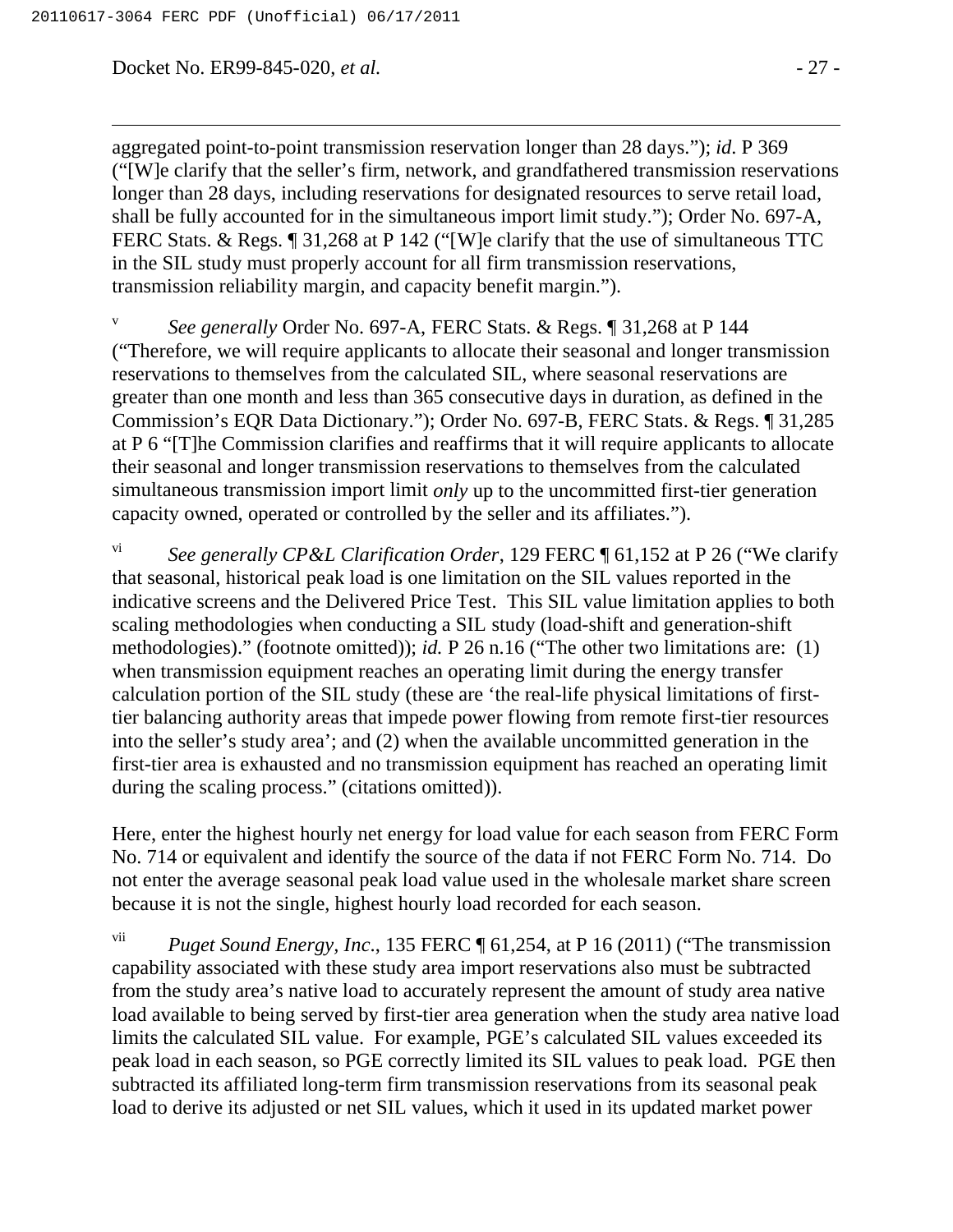Docket No. ER99-845-020, *et al.* - 28 -

analysis. PGE's calculation appropriately limited its SIL values to the amount of its study area load open to competition from non-affiliated, first-tier generators." (footnotes omitted)).

viii *See generally* April 14 Order, 107 FERC ¶ 61,018 at Appendix E ("[T]he applicant shall scale up available generation in the exporting (aggregated first tier areas)…."); *CP&L Clarification Order*, 129 FERC ¶ 61,152 at P 26 & n.16.

ix *See generally Public Service Company of New Mexico*, 133 FERC ¶ 61,031 at P 12-13 (accepting SIL values limited by peak load and reduced by amount of transmission reservations allocated to transmission owners' remote resources brought into the study area to serve native load); *AEP*, 131 FERC ¶ 61,146 at P 13 ("Because each of the SPP Transmission Owners was to subtract its own reservations in calculating its final SIL values, this value should account for the largest quantity of transmission reservations into the study area, thus providing a reasonable estimate of remaining import capability to use in the preliminary market power screens."); *CP&L Clarification Order*, 129 FERC ¶ 61,152 at P 26 ("The SIL value reported in the indicative screens and the Delivered Price Test, however, cannot exceed the seasonal historical peak load value.").